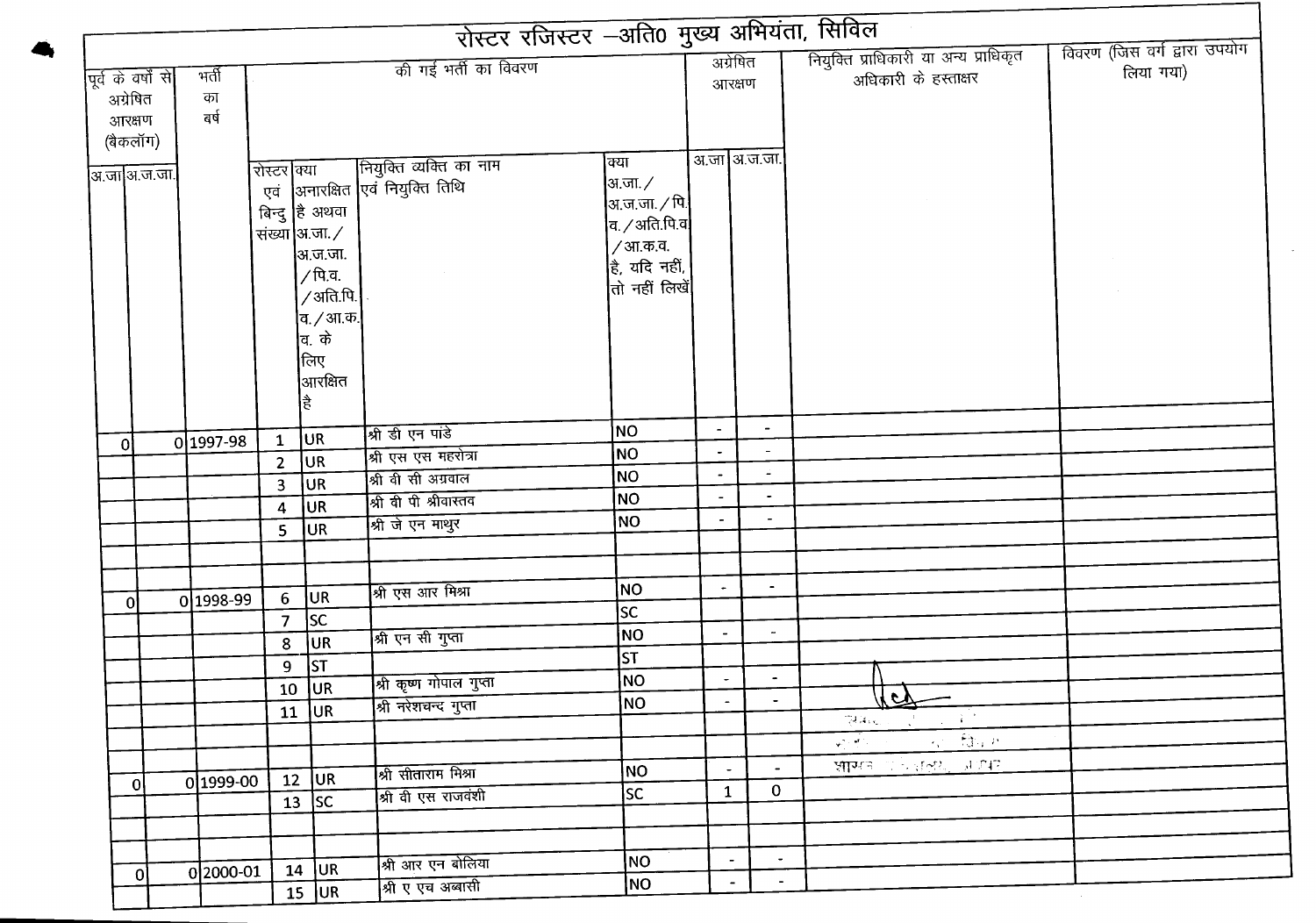|                                                      |                     | रोस्टर रजिस्टर -अति0 मुख्य अभियंता, सिविल |                                                                                                                                    |                                                             |                                                                                                                         |                          |                          |                                                               |                                           |
|------------------------------------------------------|---------------------|-------------------------------------------|------------------------------------------------------------------------------------------------------------------------------------|-------------------------------------------------------------|-------------------------------------------------------------------------------------------------------------------------|--------------------------|--------------------------|---------------------------------------------------------------|-------------------------------------------|
| पूर्व के वर्षों से<br>अग्रेषित<br>आरक्षण<br>(बैकलॉग) | भर्ती<br>का<br>बर्ष |                                           |                                                                                                                                    | की गई भर्ती का विवरण                                        |                                                                                                                         | अग्रेषित<br>आरक्षण       |                          | नियुक्ति प्राधिकारी या अन्य प्राधिकृत<br>अधिकारी के हस्ताक्षर | विवरण (जिस वर्ग द्वारा उपयोग<br>लिया गया) |
| अ.जा अ.ज.जा.                                         |                     | रोस्टर क्या                               | बिन्दु है अथवा<br>संख्या आ.जा./<br> अ.ज.जा.<br>∕ पि.व.<br>/अति.पि.<br> व. <i>/</i> आ.क.<br> व. के<br>लिए<br><b>l</b> आरक्षित<br>है | नियुक्ति व्यक्ति का नाम<br>एवं  अनारक्षित एवं नियुक्ति तिथि | क्या<br> अ.जा. ∕<br> अ.ज.जा. ∕ पि. <br>व. $\angle$ अति.पि.व $ $<br>/ आ.क.व.<br>है, यदि नहीं,<br><b>।</b> तो नहीं लिखें। |                          | अ.जा अ.ज.जा.             |                                                               |                                           |
|                                                      |                     | 16                                        | <b>JUR</b>                                                                                                                         | श्री के के झा                                               | NO                                                                                                                      | $\blacksquare$           | $\blacksquare$           |                                                               |                                           |
|                                                      |                     | 17                                        | ST                                                                                                                                 |                                                             | ST                                                                                                                      |                          |                          |                                                               |                                           |
|                                                      |                     | 18                                        | UR <sub></sub>                                                                                                                     | श्री जे पी मदान                                             | N <sub>O</sub>                                                                                                          |                          | $\overline{\phantom{a}}$ |                                                               |                                           |
|                                                      |                     | 19                                        | <b>SC</b>                                                                                                                          |                                                             | <b>SC</b>                                                                                                               |                          |                          |                                                               |                                           |
|                                                      |                     | 20                                        | <b>JUR</b>                                                                                                                         | श्री एस पी गुप्ता                                           | NO                                                                                                                      | $\blacksquare$           | $\overline{\phantom{a}}$ |                                                               |                                           |
|                                                      |                     | 21                                        | <b>JUR</b>                                                                                                                         | श्री के के बगड़ा                                            | <b>NO</b>                                                                                                               | $\overline{\phantom{a}}$ | $\overline{\phantom{a}}$ |                                                               |                                           |
|                                                      |                     |                                           |                                                                                                                                    |                                                             |                                                                                                                         |                          |                          |                                                               |                                           |
|                                                      |                     |                                           |                                                                                                                                    |                                                             |                                                                                                                         |                          |                          |                                                               |                                           |
| Οl                                                   | 0 2002-03           | 22                                        | <b>JUR</b>                                                                                                                         | श्री सतनाम सिंह                                             | NO)                                                                                                                     |                          | $\sim$                   |                                                               |                                           |
|                                                      |                     | 23                                        | <b>JUR</b>                                                                                                                         | श्री जी एस टांक                                             | <b>NO</b>                                                                                                               |                          | $\blacksquare$           |                                                               |                                           |
|                                                      |                     |                                           |                                                                                                                                    |                                                             |                                                                                                                         |                          |                          |                                                               | DPC not held                              |
|                                                      | 0 2003-04           |                                           |                                                                                                                                    |                                                             |                                                                                                                         |                          |                          | YE.                                                           |                                           |
| οl                                                   |                     |                                           |                                                                                                                                    |                                                             |                                                                                                                         |                          |                          | सहायक शासन सकिन                                               |                                           |
| -ol                                                  | 0 2004-05           |                                           | $24$ UR                                                                                                                            | श्री पी के सक्सेना                                          | NO                                                                                                                      | $\blacksquare$           | $\blacksquare$           | <u>सार्वजनिक निर्माण ि न</u>                                  |                                           |
|                                                      |                     |                                           | $\overline{25}$ ST                                                                                                                 | श्री हजारी लाल मीणा                                         | ST                                                                                                                      | $\mathbf{0}$             | $\mathbf{1}$             | <u>भासन सचिवालय, जयपुर</u>                                    |                                           |
|                                                      |                     |                                           | $26$ SC                                                                                                                            | श्री चिरंजीलाल                                              | <b>SC</b>                                                                                                               | $\mathbf{1}$             | $\mathbf{0}$             |                                                               |                                           |
|                                                      |                     |                                           | $27$ UR                                                                                                                            | श्री दामोदर अग्रवाल                                         | NO                                                                                                                      | $\blacksquare$           |                          |                                                               |                                           |
|                                                      |                     |                                           | $28$ UR                                                                                                                            | श्री काशीराम भादू                                           | NO                                                                                                                      | $\overline{\phantom{a}}$ | $\blacksquare$           |                                                               |                                           |
|                                                      |                     | 29                                        | UR                                                                                                                                 | श्री जी पी शर्मा                                            | NO                                                                                                                      | $\blacksquare$           | $\overline{\phantom{a}}$ |                                                               |                                           |
|                                                      |                     |                                           | $30$ UR                                                                                                                            | श्री डी सी कटारा                                            | NO                                                                                                                      | $\overline{\phantom{a}}$ |                          |                                                               |                                           |
|                                                      |                     |                                           | $31$ UR                                                                                                                            | श्री एन के शर्मा                                            | NO                                                                                                                      |                          | $\blacksquare$           |                                                               |                                           |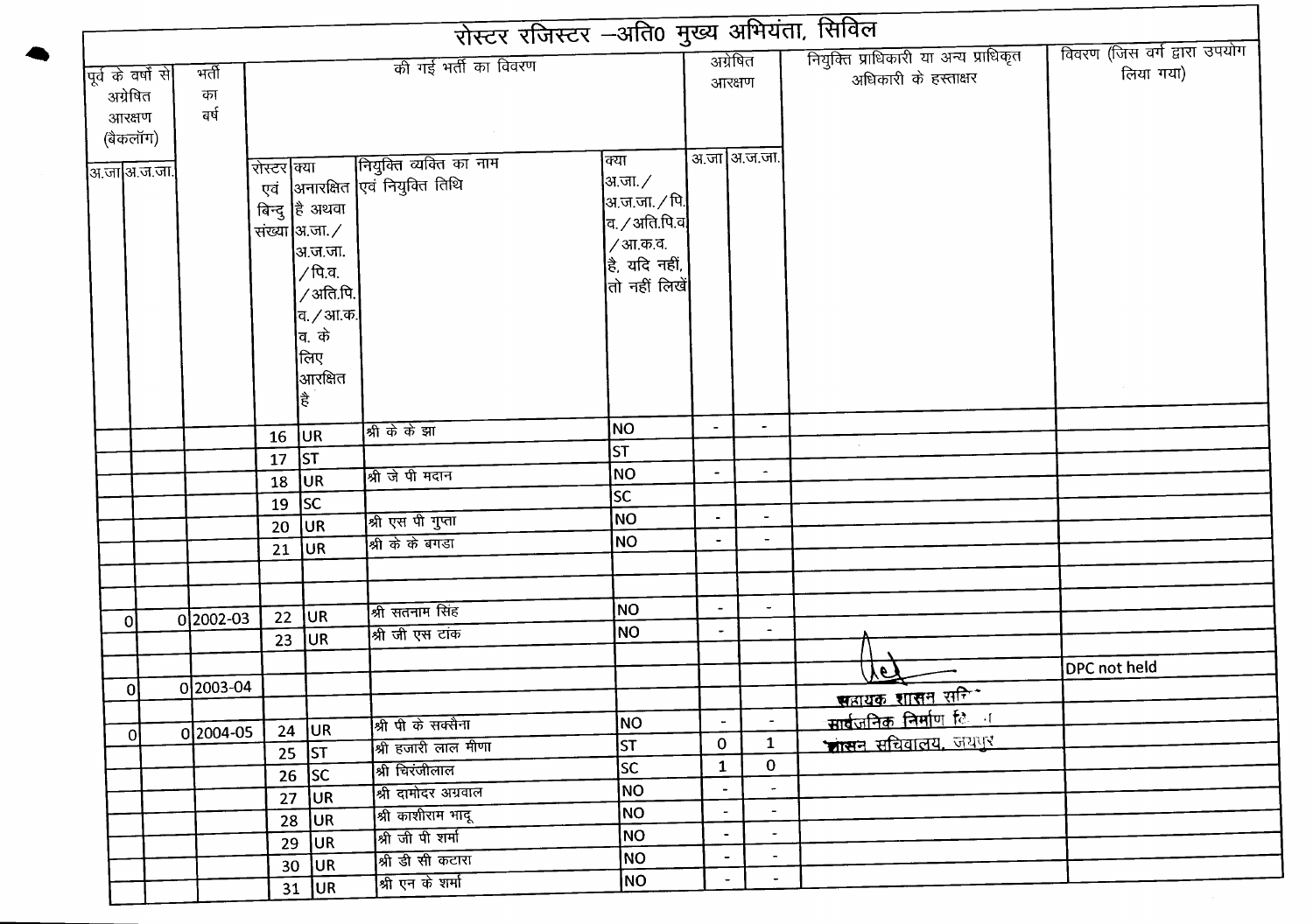|          | की गई भर्ती का विवरण<br>पूर्व के वर्षों से <br>भर्ती |             |                 |                                                                                                                               |                                                              |                                                                                                                                |                          | अग्रेषित                 | नियुक्ति प्राधिकारी या अन्य प्राधिकृत        | विवरण (जिस वर्ग द्वारा उपयोग |  |
|----------|------------------------------------------------------|-------------|-----------------|-------------------------------------------------------------------------------------------------------------------------------|--------------------------------------------------------------|--------------------------------------------------------------------------------------------------------------------------------|--------------------------|--------------------------|----------------------------------------------|------------------------------|--|
| अग्रेषित | आरक्षण<br>(बैकलॉग)                                   | का<br>ৰৰ্ষ  |                 |                                                                                                                               |                                                              |                                                                                                                                |                          | आरक्षण                   | अधिकारी के हस्ताक्षर                         | लिया गया)                    |  |
|          | .<br>अ.जा अ.ज.जा.                                    |             | रोस्टर क्या     | बिन्दु है अथवा<br>संख्या आजा. ⁄<br>अ.ज.जा.<br>$/$ पि.व.<br>/अति.पि.<br> व. <i>/</i> आ.क.<br><b>बि.</b> के<br>क्तिए<br>आरक्षित | नियुक्ति व्यक्ति का नाम<br>एवं  अनारक्षित  एवं नियुक्ति तिथि | क्या<br> अ.जा. ∕<br> अ.ज.जा. ∕ पि.<br>$a /$ अति.पि.व<br>/आ.क.व.<br>है, यदि नहीं,<br>$ \mathfrak{\mathfrak{a}} $ नहीं लिखें $ $ |                          | अ.जा अ.ज.जा.             |                                              |                              |  |
|          |                                                      |             | $32$ SC         |                                                                                                                               | श्री डी आर चौहान                                             | lsc                                                                                                                            | $\mathbf{1}$             | $\mathbf 0$              |                                              |                              |  |
|          |                                                      |             | 33 <sup>°</sup> | <b>JUR</b>                                                                                                                    |                                                              | NO                                                                                                                             |                          |                          |                                              |                              |  |
|          |                                                      |             | 34              | <b>ST</b>                                                                                                                     |                                                              | ST                                                                                                                             |                          |                          |                                              |                              |  |
|          |                                                      |             | $35$ UR         |                                                                                                                               |                                                              | NO                                                                                                                             | $\overline{\phantom{a}}$ | $\overline{\phantom{a}}$ |                                              |                              |  |
|          |                                                      |             | 36              | <b>JUR</b>                                                                                                                    |                                                              | NO                                                                                                                             | $\overline{\phantom{a}}$ | $\ddot{\phantom{1}}$     |                                              |                              |  |
|          |                                                      |             | 37              | UR                                                                                                                            |                                                              | No                                                                                                                             |                          |                          |                                              |                              |  |
|          |                                                      |             | $38$ SC         |                                                                                                                               | श्री शंकरलाल                                                 | SC                                                                                                                             | $\mathbf{1}$             | $\bf{0}$                 |                                              |                              |  |
|          |                                                      |             |                 |                                                                                                                               |                                                              |                                                                                                                                |                          |                          |                                              |                              |  |
| 0l       |                                                      | 0 2005-06   | 39              | JUR                                                                                                                           | श्री वीर भूपेन्द्र राणा                                      | ¦NO                                                                                                                            | $\overline{\phantom{a}}$ | $\overline{\phantom{a}}$ |                                              |                              |  |
|          |                                                      |             | 40              | UR                                                                                                                            | श्री मनोहर लाल माथुर                                         | NO <sub></sub>                                                                                                                 | $\blacksquare$           | $\sim$                   |                                              |                              |  |
|          |                                                      |             | 41              | UR                                                                                                                            | श्री जी एस चौधरी                                             | NO                                                                                                                             | $\blacksquare$           | $\blacksquare$           |                                              |                              |  |
|          |                                                      |             | 42 $ ST$        |                                                                                                                               |                                                              | <b>ST</b>                                                                                                                      |                          |                          | $\widehat{\mathbf{M}}$                       |                              |  |
|          |                                                      |             | 43 $ UR$        |                                                                                                                               | श्री ए के मित्तल                                             | NO                                                                                                                             |                          |                          | <u>सप्तायक शासन सचित्र</u>                   |                              |  |
|          |                                                      |             | $44$ SC         |                                                                                                                               |                                                              | lsc                                                                                                                            |                          |                          | <b>सार्व</b> जनिक निर्माण दिन <sub>ा</sub> ग |                              |  |
|          |                                                      |             |                 |                                                                                                                               |                                                              |                                                                                                                                |                          |                          | <u>शासने संचिवालय, जयान</u>                  |                              |  |
|          |                                                      |             |                 |                                                                                                                               |                                                              |                                                                                                                                |                          |                          |                                              | DPC not held                 |  |
| 0        |                                                      | 02006-07    |                 |                                                                                                                               |                                                              |                                                                                                                                |                          |                          |                                              |                              |  |
|          |                                                      |             |                 | $45$ UR                                                                                                                       | श्री डी एस चौधरी                                             | NO                                                                                                                             | $\blacksquare$           | $\blacksquare$           |                                              |                              |  |
| 0        |                                                      | $0 2007-08$ |                 | 46 $ UR $                                                                                                                     | श्री जी एस गुप्ता                                            | NO                                                                                                                             |                          | $\sim$                   |                                              |                              |  |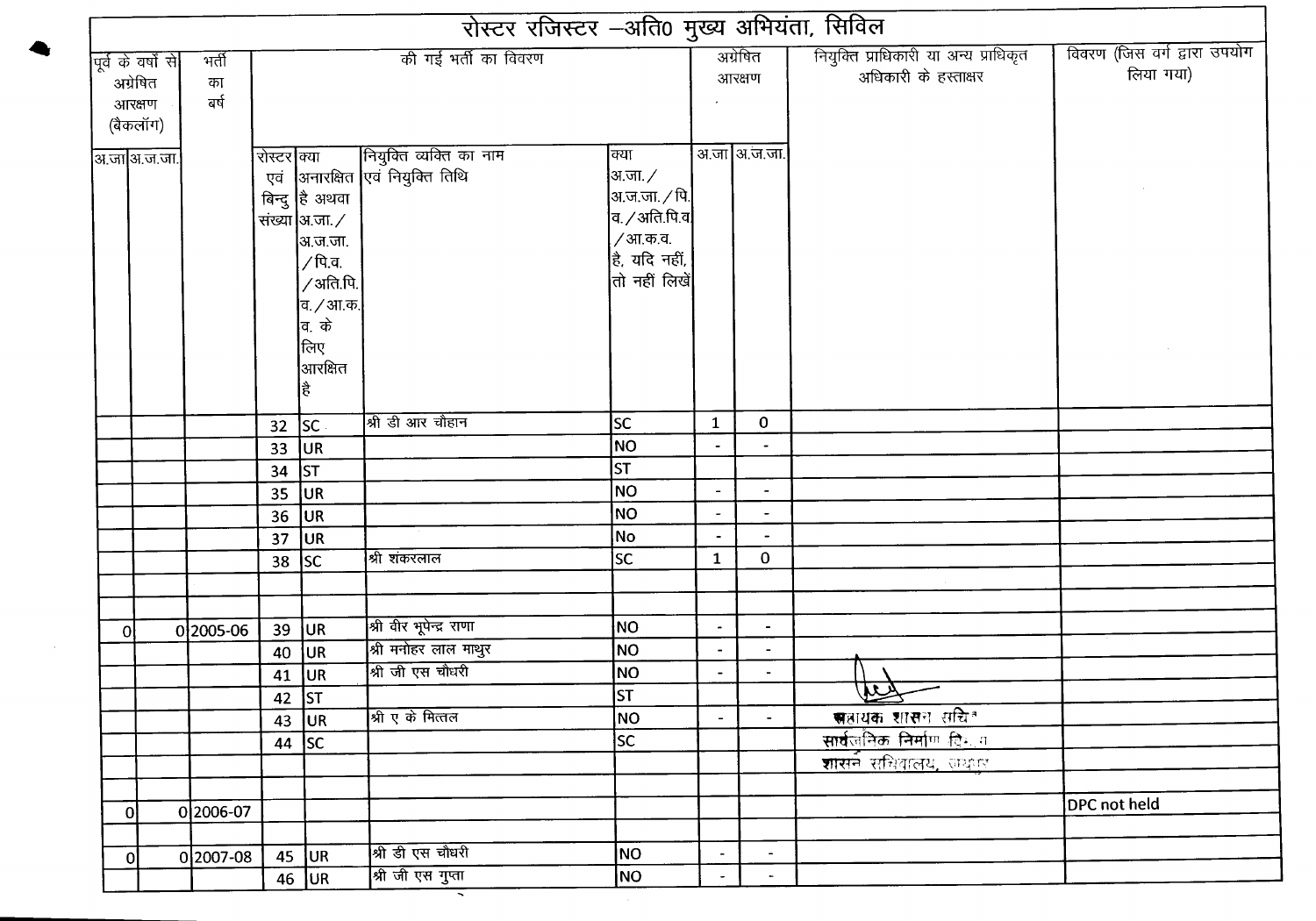|                                                      |                     |             |                                                                                                                                                     |                                                              | रोस्टर रजिस्टर -अति0 मुख्य अभियंता, सिविल                                                                                                                           |                          |                          |                                                               |                                           |
|------------------------------------------------------|---------------------|-------------|-----------------------------------------------------------------------------------------------------------------------------------------------------|--------------------------------------------------------------|---------------------------------------------------------------------------------------------------------------------------------------------------------------------|--------------------------|--------------------------|---------------------------------------------------------------|-------------------------------------------|
| पूर्व के वर्षों से<br>अग्रेषित<br>आरक्षण<br>(बैकलॉग) | भर्ती<br>का<br>बर्ष |             |                                                                                                                                                     | की गई भर्ती का विवरण                                         |                                                                                                                                                                     |                          | अग्रेषित<br>आरक्षण       | नियुक्ति प्राधिकारी या अन्य प्राधिकृत<br>अधिकारी के हस्ताक्षर | विवरण (जिस वर्ग द्वारा उपयोग<br>लिया गया) |
| अ.जा अ.ज.जा.                                         |                     | रोस्टर क्या | बिन्दु है अथवा<br>संख्या  अ.जा. /<br> अ.ज.जा.<br>$\sqrt{p}$ .व.<br>/अति.पि.<br> व. <i>/</i> आ.क.<br><b>बि.</b> के<br> लिए<br><b> </b> आरक्षित<br>है | नियुक्ति व्यक्ति का नाम<br>एवं  अनारक्षित  एवं नियुक्ति तिथि | क्या<br> अ.जा. ∕<br><mark>अ.ज.जा.<math>\sqrt{p}</math>.</mark><br>व. ⁄ अति.पि.व <b>∤</b><br>/ आ.क.व.<br>है, यदि नहीं,<br>$ \mathfrak{\mathfrak{a}} $ नहीं लिखें $ $ |                          | अ.जा अ.ज.जा.             |                                                               |                                           |
|                                                      |                     | 47          | <b>JUR</b>                                                                                                                                          |                                                              | NO                                                                                                                                                                  | $\tilde{\phantom{a}}$    | $\blacksquare$           |                                                               |                                           |
|                                                      |                     | 48          | UR                                                                                                                                                  |                                                              | Ino                                                                                                                                                                 |                          | $\overline{\phantom{a}}$ |                                                               |                                           |
|                                                      |                     | 49          | UR                                                                                                                                                  |                                                              | NO                                                                                                                                                                  | $\overline{\phantom{a}}$ | $\tilde{\phantom{a}}$    |                                                               |                                           |
|                                                      |                     | 50          | ST                                                                                                                                                  |                                                              | lst                                                                                                                                                                 |                          |                          |                                                               |                                           |
|                                                      |                     | 51 $ SC$    |                                                                                                                                                     | श्री जी एल राव                                               | <b>SC</b>                                                                                                                                                           | $\mathbf{1}$             | $\bf{0}$                 |                                                               |                                           |
| 0l                                                   | 02008-09            | 52          | UR.                                                                                                                                                 | श्री एस एल महीपाल                                            | NO                                                                                                                                                                  | $\overline{\phantom{a}}$ | $\overline{\phantom{a}}$ |                                                               |                                           |
|                                                      |                     | 53          | <b>UR</b>                                                                                                                                           | श्री अनिल कुमार गुप्ता                                       | NO                                                                                                                                                                  |                          | $\blacksquare$           |                                                               |                                           |
|                                                      |                     | 54          | <b>JUR</b>                                                                                                                                          | श्री एस एस चारण                                              | NO                                                                                                                                                                  |                          | $\overline{\phantom{a}}$ |                                                               |                                           |
|                                                      |                     | 55          | <b>JUR</b>                                                                                                                                          | श्री एस एस सिंघवी                                            | NO                                                                                                                                                                  |                          | $\blacksquare$           |                                                               |                                           |
|                                                      |                     |             | 56 JUR                                                                                                                                              | श्री सी के बापना                                             | <b>NO</b>                                                                                                                                                           | $\bullet$                | $\sim$                   | N.                                                            |                                           |
|                                                      |                     |             | 57 $ SC$                                                                                                                                            |                                                              | lsc                                                                                                                                                                 |                          |                          | L                                                             |                                           |
|                                                      |                     |             | 58 $ UR $                                                                                                                                           | श्री आर पी खण्डेलवाल                                         | NO                                                                                                                                                                  | $\blacksquare$           | $\sim$                   | संज्ञायक शास                                                  |                                           |
|                                                      |                     |             | $59$ ST                                                                                                                                             | श्री माघोलाल मीणा                                            | ST                                                                                                                                                                  | $\bf{0}$                 | $\mathbf{1}$             | <b>सान</b> ्रीक निर्माण हि                                    |                                           |
|                                                      |                     |             |                                                                                                                                                     |                                                              |                                                                                                                                                                     |                          |                          | <u>श्राघ्यन उर्दः अभिज्ञानाम्</u>                             |                                           |
|                                                      |                     |             |                                                                                                                                                     |                                                              |                                                                                                                                                                     |                          |                          |                                                               |                                           |
| 0                                                    | 0 2009-10           |             | $60$ UR                                                                                                                                             | श्री पी के मित्तल                                            | NO                                                                                                                                                                  | $\blacksquare$           | $\frac{1}{2}$            |                                                               |                                           |
|                                                      |                     |             | $61$ UR                                                                                                                                             | श्री ए के सांघी                                              | NO                                                                                                                                                                  | $\blacksquare$           | $\blacksquare$           |                                                               |                                           |
|                                                      |                     |             | 62 $ UR $                                                                                                                                           | श्री पी पी माथुर                                             | NO                                                                                                                                                                  | $\blacksquare$           | $\blacksquare$           |                                                               |                                           |
|                                                      |                     |             | $63$ SC                                                                                                                                             |                                                              | sc                                                                                                                                                                  |                          |                          |                                                               |                                           |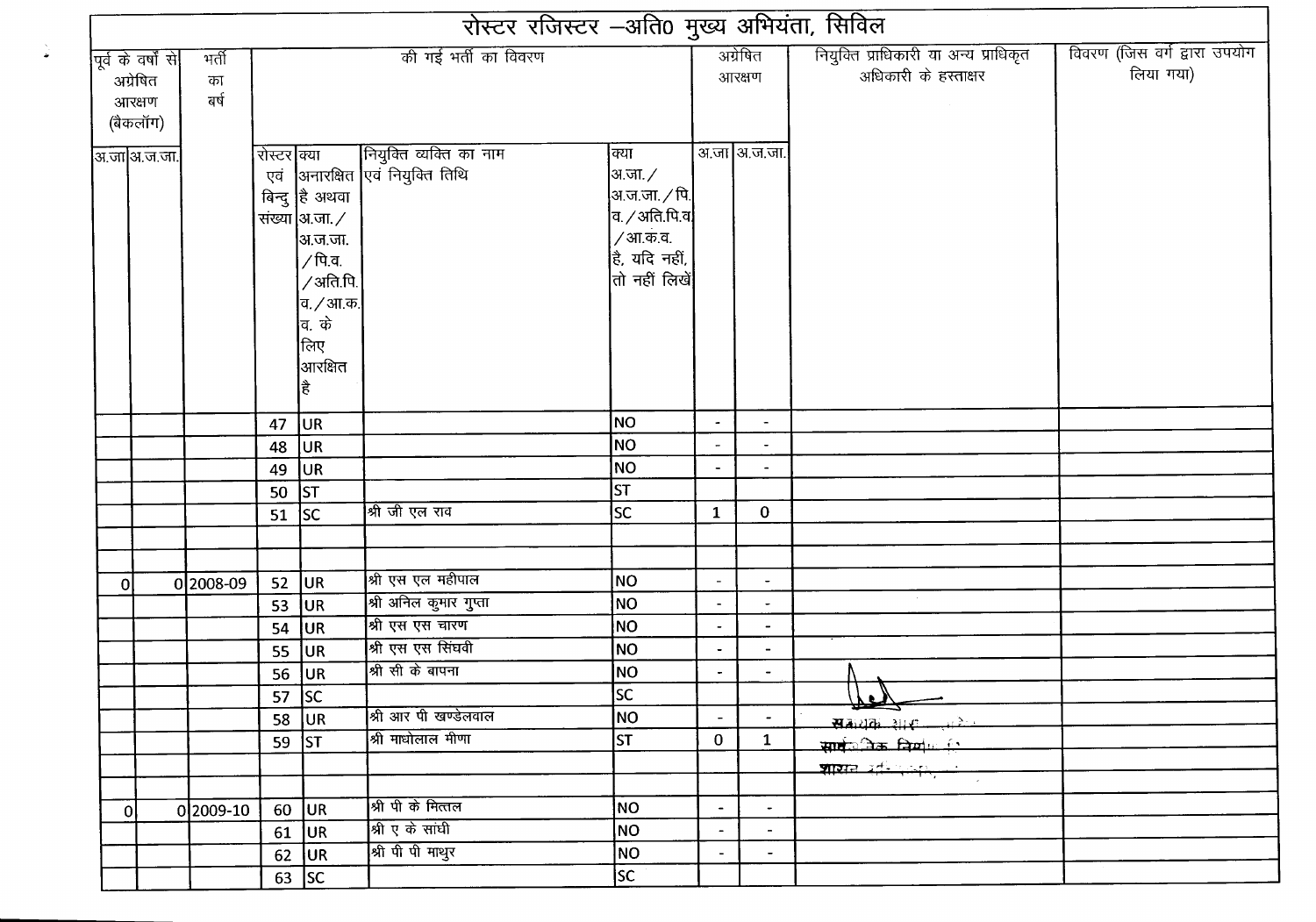|                                                      |                     |             |                                                                                                                                   | रोस्टर रजिस्टर -अति0 मुख्य अभियंता, सिविल                  |                                                                                                                   |                |                          |                                                               |                                           |
|------------------------------------------------------|---------------------|-------------|-----------------------------------------------------------------------------------------------------------------------------------|------------------------------------------------------------|-------------------------------------------------------------------------------------------------------------------|----------------|--------------------------|---------------------------------------------------------------|-------------------------------------------|
| पूर्व के वर्षों से<br>अग्रेषित<br>आरक्षण<br>(बैकलॉग) | भर्ती<br>का<br>ৰৰ্ষ |             |                                                                                                                                   | की गई भर्ती का विवरण                                       |                                                                                                                   |                | अग्रेषित<br>आरक्षण       | नियुक्ति प्राधिकारी या अन्य प्राधिकृत<br>अधिकारी के हस्ताक्षर | विवरण (जिस वर्ग द्वारा उपयोग<br>लिया गया) |
| अ.जा अ.ज.जा.                                         |                     | रोस्टर क्या | बिन्दु है अथवा<br>संख्या $ $ अ.जा. $\nearrow$<br> अ.ज.जा.<br>/ पि.व.<br>/अति.पि.<br>व. <i>/</i> आ.क.<br>वि. के<br> लिए<br>आरक्षित | नियुक्ति व्यक्ति का नाम<br>एवं अनारक्षित एवं नियुक्ति तिथि | क्या<br>अ.जा./<br>अ.ज.जा. ∕ पि.<br>व. $\angle$ अति.पि.व $ $<br>/ आ.क.व.<br>है, यदि नहीं,<br>तो नहीं लिखें $\vert$ |                | अ.जा अ.ज.जा.             |                                                               |                                           |
|                                                      |                     | 64          | UR.                                                                                                                               | श्री पी के मित्तल                                          | NO                                                                                                                |                | $\overline{\phantom{a}}$ |                                                               |                                           |
|                                                      |                     | 65          | UR                                                                                                                                | श्री अशोक कुमार                                            | NO                                                                                                                |                |                          |                                                               |                                           |
|                                                      |                     | 66          | <b>JUR</b>                                                                                                                        | श्री आर एन बियानी                                          | NO                                                                                                                |                |                          |                                                               |                                           |
|                                                      |                     |             |                                                                                                                                   |                                                            |                                                                                                                   |                |                          |                                                               |                                           |
|                                                      |                     |             |                                                                                                                                   |                                                            |                                                                                                                   |                |                          |                                                               |                                           |
| <sup>0</sup>                                         | 0 2010-11           | 67          | <b>ST</b>                                                                                                                         |                                                            | ST                                                                                                                |                |                          |                                                               |                                           |
|                                                      |                     | 68          | <b>JUR</b>                                                                                                                        | श्री आर के गुप्ता                                          | NO                                                                                                                |                | $\overline{\phantom{a}}$ |                                                               |                                           |
|                                                      |                     | 69          | sc                                                                                                                                | श्री बी पी चौहान                                           | <b>SC</b>                                                                                                         |                |                          |                                                               |                                           |
|                                                      |                     | 70          | <b>JUR</b>                                                                                                                        | श्री ए के गुप्ता                                           | NO                                                                                                                |                | $\blacksquare$           |                                                               |                                           |
|                                                      |                     | 71          | <b>JUR</b>                                                                                                                        | श्री अनिल कुमार शर्मा                                      | NO                                                                                                                | $\bullet$      | $\overline{\phantom{a}}$ |                                                               |                                           |
|                                                      |                     | 72          | UR                                                                                                                                | श्री गजानन्द शर्मा                                         | <b>NO</b>                                                                                                         |                | ٠                        |                                                               |                                           |
|                                                      |                     | 73          | UR                                                                                                                                | श्री बी डी कल्ला                                           | NO                                                                                                                | $\blacksquare$ |                          | $\overline{\mathcal{M}}$                                      |                                           |
|                                                      |                     |             | 74 UR                                                                                                                             | श्री सोहनलाल विश्नोई                                       | NO                                                                                                                |                |                          | सहायक शा <del>का</del> सचिव                                   |                                           |
|                                                      |                     |             |                                                                                                                                   |                                                            |                                                                                                                   |                |                          | सार्वजनिक निर्माण विभाग                                       |                                           |
|                                                      |                     |             |                                                                                                                                   |                                                            |                                                                                                                   |                |                          | शासन सचिवालय, जयपुर                                           |                                           |
| $\overline{0}$                                       | 0 2011-12           |             | 75 ST                                                                                                                             |                                                            | ST                                                                                                                |                |                          |                                                               |                                           |
|                                                      |                     | 76          | SC                                                                                                                                | श्री जी एल राव                                             | lsc                                                                                                               |                |                          |                                                               |                                           |
|                                                      |                     | 77          | <b>JUR</b>                                                                                                                        | <br>अप्ति ए पी खत्री                                       | <b>NO</b>                                                                                                         | $\blacksquare$ | $\bullet$                |                                                               |                                           |
|                                                      |                     | 78          | UR.                                                                                                                               | श्री सी पी कडवासरा                                         | NO                                                                                                                |                | $\overline{\phantom{a}}$ |                                                               |                                           |
|                                                      |                     | 79          | UR.                                                                                                                               | श्री आर सी पुरोहित                                         | NO                                                                                                                | $\bullet$      |                          |                                                               |                                           |
|                                                      |                     |             | $80$ UR                                                                                                                           | श्री बी आर जांगिड                                          | NO                                                                                                                |                |                          |                                                               |                                           |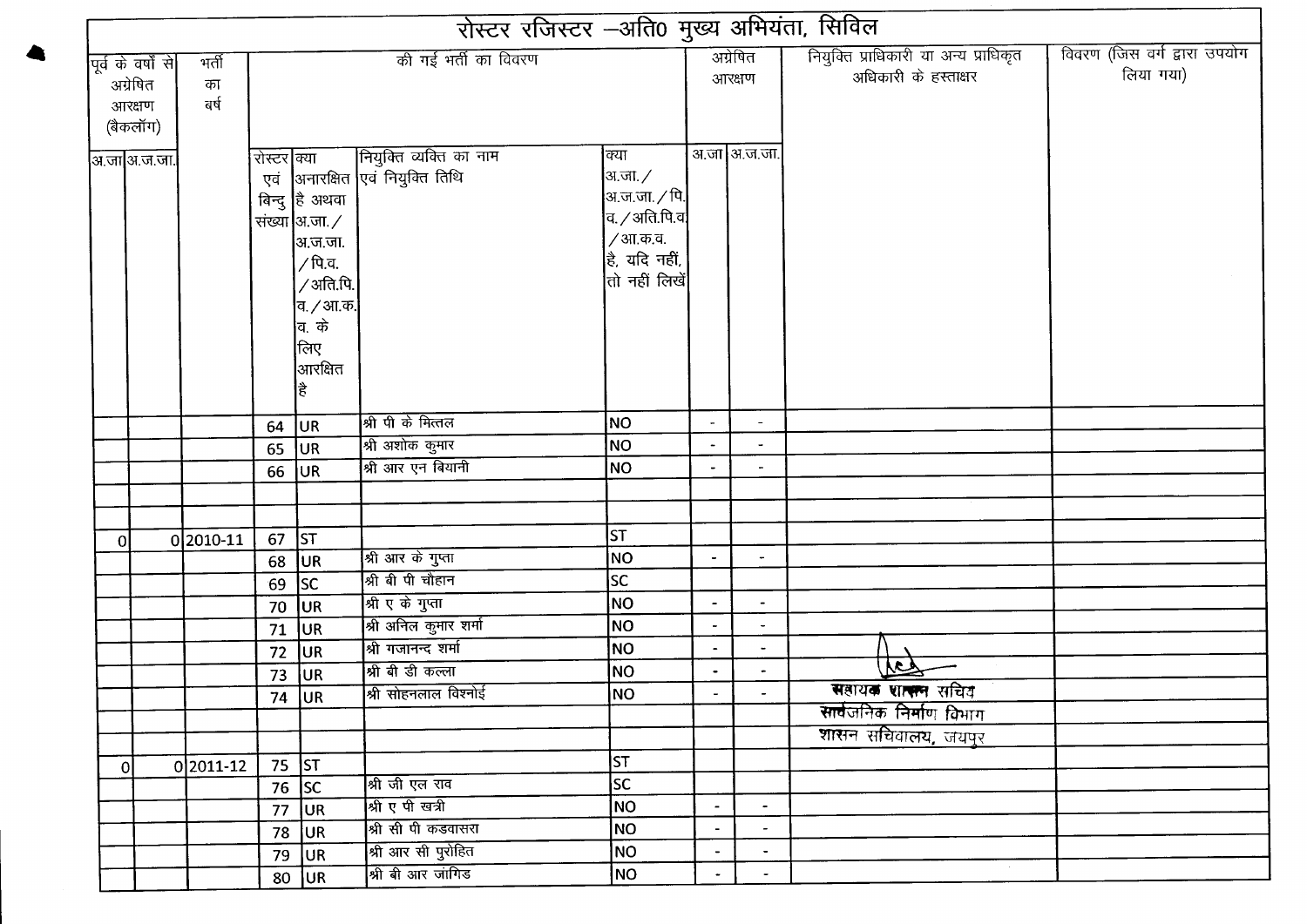|    |                                                      |                     |             |                                                                                                                              | रोस्टर रजिस्टर -अति0 मुख्य अभियंता, सिविल                  |                                                                                                                         |                          |                          |                                                               |                                           |  |
|----|------------------------------------------------------|---------------------|-------------|------------------------------------------------------------------------------------------------------------------------------|------------------------------------------------------------|-------------------------------------------------------------------------------------------------------------------------|--------------------------|--------------------------|---------------------------------------------------------------|-------------------------------------------|--|
|    | पूर्व के वर्षों से<br>अग्रेषित<br>आरक्षण<br>(बैकलॉग) | भर्ती<br>का<br>ৰৰ্ষ |             |                                                                                                                              | की गई भर्ती का विवरण                                       |                                                                                                                         | अग्रेषित<br>आरक्षण       |                          | नियुक्ति प्राधिकारी या अन्य प्राधिकृत<br>अधिकारी के हस्ताक्षर | विवरण (जिस वर्ग द्वारा उपयोग<br>लिया गया) |  |
|    | आ़जा]अ.ज.जा.                                         |                     | रोस्टर क्या | बिन्दु है अथवा<br>संख्या आ.जा. $\angle$<br> अ.ज.जा.<br>∕ पि.व.<br>∕ अति.पि.<br>व. / आ.क.<br>वि. के<br>लिए<br> आरक्षित<br> है | नियुक्ति व्यक्ति का नाम<br>एवं अनारक्षित एवं नियुक्ति तिथि | क्या<br> अ.जा. $\angle$<br> अ.ज.जा. ∕ पि. <br>$ $ व. $\angle$ अति.पि.व $ $<br>/आ.क.व.<br>है, यदि नहीं,<br>तो नहीं लिखें |                          | अ.जा अ.ज.जा.             |                                                               |                                           |  |
|    |                                                      |                     | 81          | ∪R                                                                                                                           | श्री एम एस रावल                                            | NO                                                                                                                      |                          |                          |                                                               |                                           |  |
|    |                                                      |                     | 82          | lsc                                                                                                                          | श्री एम एम फुलवारिया                                       | lsc                                                                                                                     | $\mathbf{1}$             | 0                        |                                                               |                                           |  |
|    |                                                      |                     | 83          | <b>JUR</b>                                                                                                                   | श्री एस एल वी माथुर                                        | NO                                                                                                                      |                          | $\blacksquare$           |                                                               |                                           |  |
|    |                                                      |                     |             |                                                                                                                              |                                                            |                                                                                                                         |                          |                          |                                                               |                                           |  |
|    |                                                      |                     |             |                                                                                                                              |                                                            |                                                                                                                         |                          |                          |                                                               |                                           |  |
| οl |                                                      | $0 2012-13$         | 84          | ST                                                                                                                           |                                                            | <b>ST</b>                                                                                                               |                          |                          |                                                               |                                           |  |
|    |                                                      |                     | 85          | <b>JUR</b>                                                                                                                   | श्री एन के सैनी                                            | NO                                                                                                                      |                          | $\blacksquare$           |                                                               |                                           |  |
|    |                                                      |                     | 86          | UR                                                                                                                           | श्री टी सी छाजेड                                           | <b>NO</b>                                                                                                               |                          | $\overline{\phantom{a}}$ |                                                               |                                           |  |
|    |                                                      |                     | 87          | <b>JUR</b>                                                                                                                   | श्री के जी मित्तल                                          | NO                                                                                                                      |                          | $\overline{\phantom{a}}$ |                                                               |                                           |  |
|    |                                                      |                     | 88          | SC                                                                                                                           |                                                            | <b>SC</b>                                                                                                               |                          |                          |                                                               |                                           |  |
|    |                                                      |                     | 89          | <b>JUR</b>                                                                                                                   | श्री राजमल जैन                                             | NO                                                                                                                      |                          |                          |                                                               |                                           |  |
|    |                                                      |                     |             | $90$ UR                                                                                                                      | श्री भुवनेश चन्द्र माथुर                                   | <b>NO</b>                                                                                                               | $\blacksquare$           |                          | <u>JET</u>                                                    |                                           |  |
|    |                                                      |                     |             |                                                                                                                              |                                                            |                                                                                                                         |                          |                          | <u>सहायक शासन सचिव</u>                                        |                                           |  |
|    |                                                      |                     |             |                                                                                                                              |                                                            |                                                                                                                         |                          |                          | <u>सार्वजनिक निर्माण विभाग </u>                               |                                           |  |
| 0  |                                                      | $0 2013-14$         | 91          | UR                                                                                                                           | श्री धीरेन्द्र माथुर                                       | NO.                                                                                                                     | $\overline{\phantom{a}}$ | $\overline{\phantom{a}}$ | <u>शासन सचिवालय, जयपुर</u>                                    |                                           |  |
|    |                                                      |                     |             | $92$ ST                                                                                                                      |                                                            | <b>ST</b>                                                                                                               |                          |                          |                                                               |                                           |  |
|    |                                                      |                     |             | 93 JUR                                                                                                                       | श्री डी के धान्वी                                          | <b>NO</b>                                                                                                               |                          | $\blacksquare$           |                                                               |                                           |  |
|    |                                                      |                     |             | 94 $ SC$                                                                                                                     | श्री टी सी जाटोल                                           | $ \overline{sc} $                                                                                                       | $\mathbf{1}$             | $\mathbf{0}$             |                                                               | <b>Sealed Cover</b>                       |  |
|    |                                                      |                     |             | $95$ UR                                                                                                                      | श्री पदम कुमार जैन                                         | NO                                                                                                                      |                          | $\frac{1}{2}$            |                                                               |                                           |  |
|    |                                                      |                     |             | $96$ UR                                                                                                                      | श्री कान्तिलाल एस माथुर                                    | NO                                                                                                                      | ÷.                       | $\blacksquare$           |                                                               |                                           |  |
|    |                                                      |                     |             | 97 $ UR $                                                                                                                    | श्रीमती अंजु शर्मा                                         | NO                                                                                                                      |                          | $\blacksquare$           |                                                               |                                           |  |

 $\frac{1}{2}$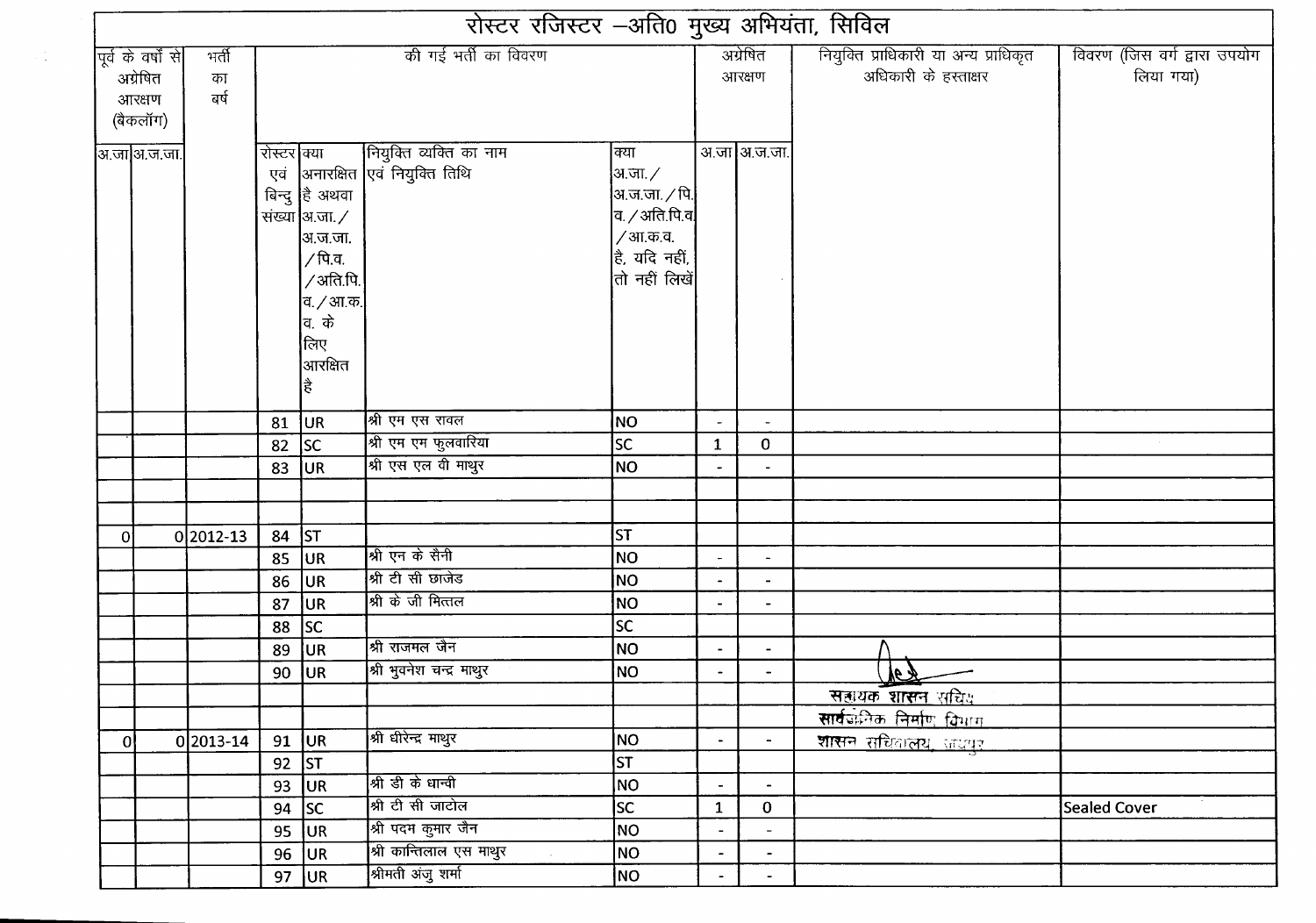| मर्ती<br>का<br>ৰৰ্ষ<br>रोस्टर क्या<br>एवं<br>98<br>99<br>$100$ UR<br>$\mathbf{1}$<br>$1014 - 15$<br>$\overline{2}$<br>3<br>4<br>5<br>6<br>7 <sup>7</sup><br>8<br>9 | बिन्दु है अथवा<br>संख्या $\vert$ अ.जा. $\angle$<br> अ.ज.जा.<br>∕ पि.व.<br>/अति.पि.<br> व. <i>/</i> आ.क.<br><b>बि.</b> के<br>लिए<br>आरक्षित<br>है<br><b>SC</b><br><b>ST</b> | की गई भर्ती का विवरण<br>र क्या जियुक्ति व्यक्ति का नाम<br> <br> अनारक्षित एवं नियुक्ति तिथि<br>श्री आशिक अली | क्या<br> अ.जा. ∕<br> अ.ज.जा. ∕ पि. <br>$ $ व / अति.पि.व $ $<br>/आ.क.व.<br>$\vert$ है, यदि नहीं,<br>तो नहीं लिखें<br>lsc<br> ST <br>NO <sub></sub> | अग्रेषित<br>आरक्षण<br>अ.जा अ.ज.जा.<br>$\blacksquare$ | $\blacksquare$           | नियुक्ति प्राधिकारी या अन्य प्राधिकृत<br>अधिकारी के हस्ताक्षर | विवरण (जिस वर्ग द्वारा उपयोग<br>लिया गया)<br>Sealed Cover |
|--------------------------------------------------------------------------------------------------------------------------------------------------------------------|----------------------------------------------------------------------------------------------------------------------------------------------------------------------------|--------------------------------------------------------------------------------------------------------------|---------------------------------------------------------------------------------------------------------------------------------------------------|------------------------------------------------------|--------------------------|---------------------------------------------------------------|-----------------------------------------------------------|
|                                                                                                                                                                    |                                                                                                                                                                            |                                                                                                              |                                                                                                                                                   |                                                      |                          |                                                               |                                                           |
|                                                                                                                                                                    |                                                                                                                                                                            |                                                                                                              |                                                                                                                                                   |                                                      |                          |                                                               |                                                           |
|                                                                                                                                                                    |                                                                                                                                                                            |                                                                                                              |                                                                                                                                                   |                                                      |                          |                                                               |                                                           |
|                                                                                                                                                                    |                                                                                                                                                                            |                                                                                                              |                                                                                                                                                   |                                                      |                          |                                                               |                                                           |
|                                                                                                                                                                    |                                                                                                                                                                            |                                                                                                              |                                                                                                                                                   |                                                      |                          |                                                               |                                                           |
|                                                                                                                                                                    |                                                                                                                                                                            |                                                                                                              |                                                                                                                                                   |                                                      |                          |                                                               |                                                           |
|                                                                                                                                                                    |                                                                                                                                                                            |                                                                                                              |                                                                                                                                                   |                                                      |                          |                                                               |                                                           |
|                                                                                                                                                                    |                                                                                                                                                                            |                                                                                                              |                                                                                                                                                   |                                                      |                          |                                                               |                                                           |
|                                                                                                                                                                    |                                                                                                                                                                            |                                                                                                              |                                                                                                                                                   |                                                      |                          |                                                               |                                                           |
|                                                                                                                                                                    |                                                                                                                                                                            |                                                                                                              |                                                                                                                                                   |                                                      |                          |                                                               |                                                           |
|                                                                                                                                                                    |                                                                                                                                                                            |                                                                                                              |                                                                                                                                                   |                                                      |                          |                                                               |                                                           |
|                                                                                                                                                                    |                                                                                                                                                                            |                                                                                                              |                                                                                                                                                   |                                                      |                          |                                                               |                                                           |
|                                                                                                                                                                    |                                                                                                                                                                            |                                                                                                              |                                                                                                                                                   |                                                      |                          |                                                               |                                                           |
|                                                                                                                                                                    |                                                                                                                                                                            |                                                                                                              |                                                                                                                                                   |                                                      |                          |                                                               |                                                           |
|                                                                                                                                                                    |                                                                                                                                                                            |                                                                                                              |                                                                                                                                                   |                                                      |                          |                                                               |                                                           |
|                                                                                                                                                                    |                                                                                                                                                                            |                                                                                                              |                                                                                                                                                   |                                                      |                          |                                                               |                                                           |
|                                                                                                                                                                    |                                                                                                                                                                            |                                                                                                              |                                                                                                                                                   |                                                      |                          |                                                               |                                                           |
|                                                                                                                                                                    |                                                                                                                                                                            |                                                                                                              |                                                                                                                                                   |                                                      |                          |                                                               |                                                           |
|                                                                                                                                                                    |                                                                                                                                                                            |                                                                                                              |                                                                                                                                                   |                                                      |                          |                                                               |                                                           |
|                                                                                                                                                                    |                                                                                                                                                                            |                                                                                                              |                                                                                                                                                   |                                                      | $\tilde{\phantom{a}}$    |                                                               |                                                           |
|                                                                                                                                                                    | <b>JUR</b>                                                                                                                                                                 | श्री बी डी माहेश्वरी                                                                                         | <b>NO</b><br><b>NO</b>                                                                                                                            | $\blacksquare$<br>$\bullet$                          | $\blacksquare$           |                                                               |                                                           |
|                                                                                                                                                                    | <b>JUR</b>                                                                                                                                                                 | श्री अरुण कुमार सांघी                                                                                        | <b>NO</b>                                                                                                                                         | $\overline{\phantom{a}}$                             | $\blacksquare$           |                                                               |                                                           |
|                                                                                                                                                                    | <b>JUR</b>                                                                                                                                                                 | श्री शिवलहरी शर्मा                                                                                           | NO                                                                                                                                                | $\blacksquare$                                       | $\blacksquare$           |                                                               |                                                           |
|                                                                                                                                                                    | UR                                                                                                                                                                         | श्री जीतेन्द्र मल मेहता<br>श्री आर आर विश्नोई                                                                | <b>NO</b>                                                                                                                                         | $\overline{\phantom{a}}$                             | $\overline{\phantom{a}}$ |                                                               |                                                           |
|                                                                                                                                                                    | UR                                                                                                                                                                         | श्री बलदेव माथुर                                                                                             | <b>NO</b>                                                                                                                                         | $\qquad \qquad \blacksquare$                         | ۰                        |                                                               |                                                           |
|                                                                                                                                                                    | UR                                                                                                                                                                         |                                                                                                              | lsc                                                                                                                                               |                                                      |                          |                                                               |                                                           |
|                                                                                                                                                                    | SC                                                                                                                                                                         | श्री रूपाराम चौधरी                                                                                           | NO)                                                                                                                                               |                                                      |                          | <u> Jel</u>                                                   |                                                           |
|                                                                                                                                                                    | UR.<br><b>ST</b>                                                                                                                                                           | श्री चिन्न हरी मीना                                                                                          | lst                                                                                                                                               | $\mathbf{O}$                                         | $\mathbf{1}$             | समग्रक शासन माने                                              |                                                           |
|                                                                                                                                                                    | UR.                                                                                                                                                                        | श्री मांगी लाल कलवार                                                                                         | NO                                                                                                                                                | $\overline{\phantom{a}}$                             | $\blacksquare$           | <u>सार्वत के निर्णा हिं</u>                                   |                                                           |
| ${\bf 10}$<br>11                                                                                                                                                   | <b>JUR</b>                                                                                                                                                                 | श्री मनोज कुमार दबे                                                                                          | NO                                                                                                                                                | $\overline{\phantom{a}}$                             | $\blacksquare$           | <u>शासन जातिकाचा</u>                                          | Sealed cover                                              |
|                                                                                                                                                                    | $12$ UR                                                                                                                                                                    | श्री गोपाल माथुर                                                                                             | NO.                                                                                                                                               | ۰                                                    | $\overline{\phantom{a}}$ |                                                               | Seat vacant for him due to                                |
|                                                                                                                                                                    |                                                                                                                                                                            |                                                                                                              |                                                                                                                                                   |                                                      |                          |                                                               | less ACR                                                  |
|                                                                                                                                                                    |                                                                                                                                                                            |                                                                                                              |                                                                                                                                                   |                                                      |                          |                                                               |                                                           |
|                                                                                                                                                                    |                                                                                                                                                                            |                                                                                                              |                                                                                                                                                   |                                                      |                          |                                                               |                                                           |

 $\mathbf{y}$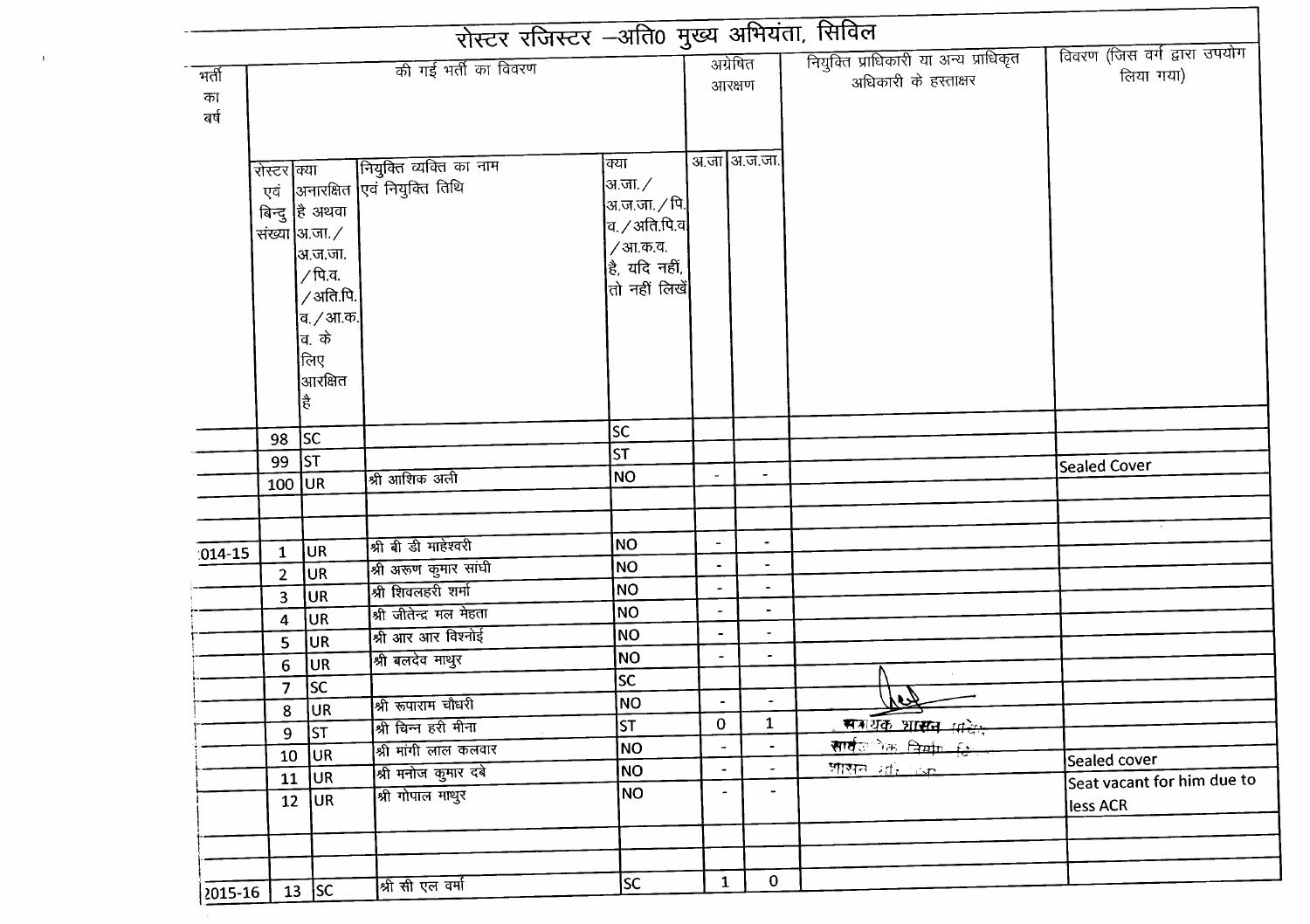|                    |           |             |                  |                                 | रोस्टर रजिस्टर -अति0 मुख्य अभियंता, सिविल |                          |                          |                                       |                              |
|--------------------|-----------|-------------|------------------|---------------------------------|-------------------------------------------|--------------------------|--------------------------|---------------------------------------|------------------------------|
| पूर्व के वर्षों से | मर्ती     |             |                  | की गई भर्ती का विवरण            |                                           |                          | अग्रेषित                 | नियुक्ति प्राधिकारी या अन्य प्राधिकृत | विवरण (जिस वर्ग द्वारा उपयोग |
| अग्रेषित           | का        |             |                  |                                 |                                           |                          | आरक्षण                   | अधिकारी के हस्ताक्षर                  | लिया गया)                    |
| आरक्षण             | बर्ष      |             |                  |                                 |                                           |                          |                          |                                       |                              |
| (बैकलॉग)           |           |             |                  |                                 |                                           |                          |                          |                                       |                              |
|                    |           | रोस्टर क्या |                  | नियुक्ति व्यक्ति का नाम         | क्या                                      |                          | अ.जा अ.ज.जा.             |                                       |                              |
| ञ.जा अ.ज.जा.       |           |             |                  | एवं अनारक्षित एवं नियुक्ति तिथि | अ.जा. /                                   |                          |                          |                                       |                              |
|                    |           |             | बिन्दु हि अथवा   |                                 | $\left $ अ.ज.जा. $\left/$ पि. $\right $   |                          |                          |                                       |                              |
|                    |           |             | संख्या अ.जा. /   |                                 | व. / अति.पि.व $\vert$                     |                          |                          |                                       |                              |
|                    |           |             | अ.ज.जा.          |                                 | / आ.क.व.                                  |                          |                          |                                       |                              |
|                    |           |             | /पि.व.           |                                 | है, यदि नहीं,                             |                          |                          |                                       |                              |
|                    |           |             | /अति.पि.         |                                 | तो नहीं लिखें                             |                          |                          |                                       |                              |
|                    |           |             | व. <i>/</i> आ.क. |                                 |                                           |                          |                          |                                       |                              |
|                    |           |             | <b>बि.</b> के    |                                 |                                           |                          |                          |                                       |                              |
|                    |           |             | लिए              |                                 |                                           |                          |                          |                                       |                              |
|                    |           |             | आरक्षित          |                                 |                                           |                          |                          |                                       |                              |
|                    |           |             | है               |                                 |                                           |                          |                          |                                       |                              |
|                    |           | 14          | <b>JUR</b>       | श्री राजीव सांघी                | NO                                        |                          | $\overline{\phantom{a}}$ |                                       |                              |
|                    |           | 15          | UR               | श्री अनिल कुमार गर्ग            | NO                                        |                          | $\overline{\phantom{a}}$ |                                       |                              |
|                    |           |             | $16$ UR          | श्री जी आर महला                 | NO                                        |                          | $\overline{\phantom{a}}$ |                                       |                              |
|                    |           | 17          | ST               |                                 | lst.                                      |                          |                          |                                       |                              |
|                    |           | 18          | UR               | श्री सीताराम शर्मा              | <b>NO</b>                                 | $\blacksquare$           | $\overline{\phantom{a}}$ |                                       |                              |
|                    |           | 19          | <b>SC</b>        | श्री मांगीलाल वर्मा             | SC                                        | $\mathbf{1}$             | $\mathbf 0$              |                                       |                              |
|                    |           | 20          | UR               | श्री जे पी सैनी                 | NO                                        | $\overline{\phantom{a}}$ | $\blacksquare$           |                                       |                              |
|                    |           | 21          | UR               | श्री प्रदीप सोनी                | NO                                        | $\blacksquare$           | $\blacksquare$           |                                       |                              |
|                    |           | 22          | <b>JUR</b>       | श्री प्रदीप मित्तल              | <b>NO</b>                                 | $\blacksquare$           | $\overline{\phantom{a}}$ |                                       |                              |
|                    |           | 23          | UR               | श्री गोविन्द नारायण गोयल        | NO                                        |                          |                          |                                       | <b>Sealed Cover</b>          |
|                    |           |             |                  |                                 |                                           |                          |                          | 啊                                     |                              |
|                    |           |             |                  |                                 |                                           |                          |                          | सहायक शासन सचि <del>व</del>           |                              |
| 0                  | 0 2016-17 | 24          | <sub>UR</sub>    | श्री मोहन राम चौधरी             | NO                                        |                          |                          | <b>सार्वज</b> निक निर्माण विभाग       |                              |
|                    |           | 25          | ST               |                                 | ST                                        |                          |                          | <u>शासन सचिवालय, जयदम</u>             |                              |
|                    |           | 26          | <b>SC</b>        | श्री विरधी चन्द                 | $\overline{SC}$                           | $\mathbf{1}$             | $\overline{0}$           | $\bullet$                             |                              |
|                    |           | 27          | <b>JUR</b>       | श्री एम डी छगांणी               | NO                                        | $\blacksquare$           | $\blacksquare$           |                                       |                              |
|                    |           | 28          | UR.              | श्री एम जी माहेश्वरी            | NO                                        |                          | $\overline{\phantom{a}}$ |                                       |                              |
|                    |           | 29          | <b>JUR</b>       | श्री आर के जिन्जा               | NO.                                       |                          |                          |                                       |                              |
|                    |           | 30          | <b>UR</b>        | श्री राजेश चन्द पुरोहित         | NO                                        | $\blacksquare$           | $\bullet$                |                                       |                              |
|                    |           |             | $31$ UR          | श्री अनूप कुलश्रेष्ठ            | NO                                        | $\blacksquare$           | $\sim$                   |                                       |                              |
|                    |           |             | $32$ SC          |                                 | SC.                                       |                          |                          |                                       |                              |

 $\sim$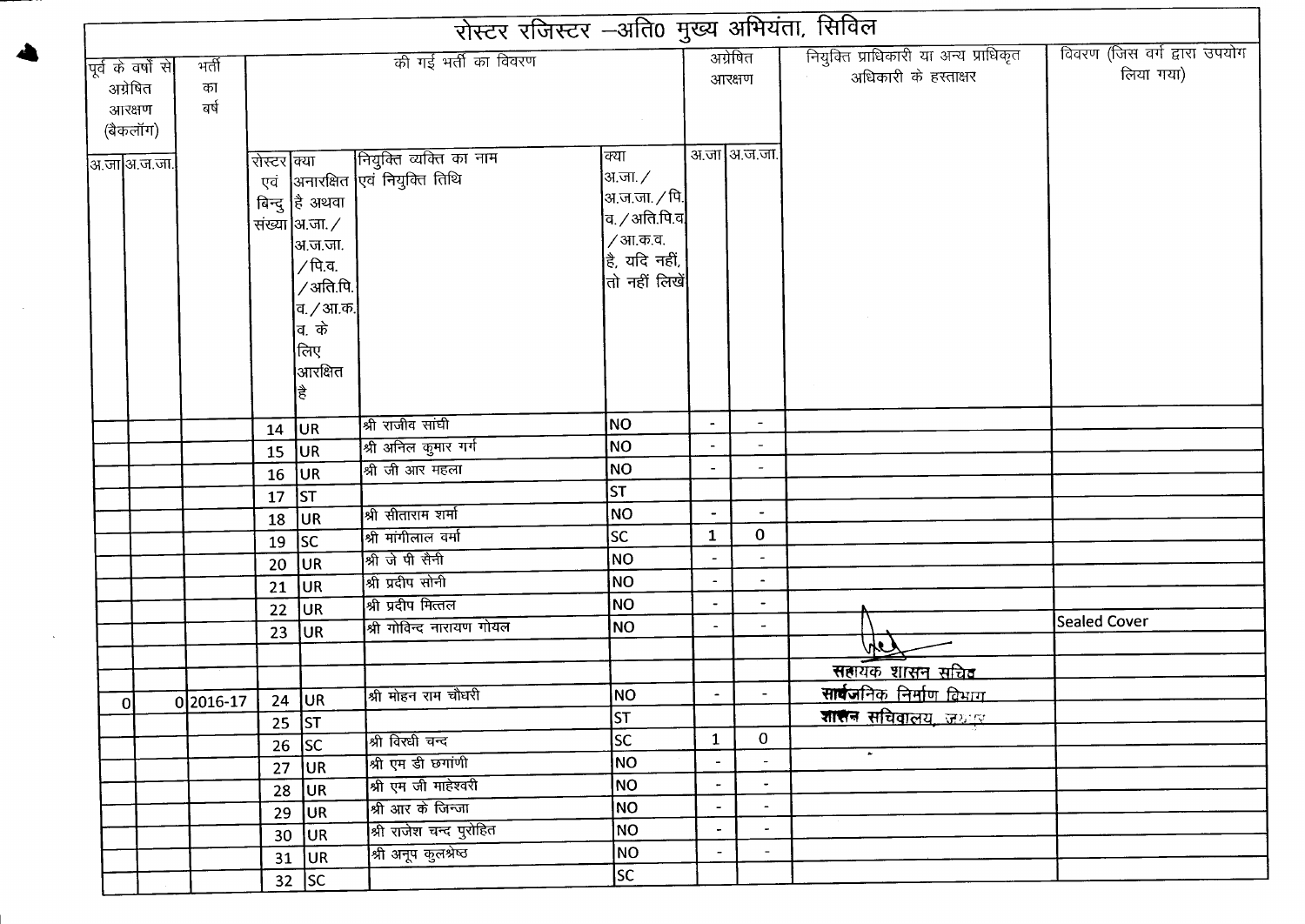| रोस्टर रजिस्टर –अति0 मुख्य अभियंता, सिविल                  |                                  |                          |                                       | नियुक्ति प्राधिकारी या अन्य प्राधिकृत | विवरण (जिस वर्ग द्वारा उपयोग |
|------------------------------------------------------------|----------------------------------|--------------------------|---------------------------------------|---------------------------------------|------------------------------|
| की गई भर्ती का विवरण                                       |                                  | अंग्रेषित                |                                       | अधिकारी के हस्ताक्षर                  | लिया गया)                    |
| मती<br>पूर्व के वर्षों से                                  |                                  | आरक्षण                   |                                       |                                       |                              |
| का<br>अग्रेषित                                             |                                  |                          |                                       |                                       |                              |
| बर्ष<br>आरक्षण                                             |                                  |                          |                                       |                                       |                              |
| (बैकलॉग)                                                   |                                  | अ.जा अ.ज.जा.             |                                       |                                       |                              |
| नियुक्ति व्यक्ति का नाम<br> रोस्टर क्या                    | क्या<br>अ.जा. /                  |                          |                                       |                                       |                              |
| <u>अ.जा</u>  अ.ज.जा. <br>एवं  अनारक्षित  एवं नियुक्ति तिथि | अ.ज.जा. ∕ पि                     |                          |                                       |                                       |                              |
| बिन्दु है अथवा                                             | $ $ व / अति.पि.व $ $             |                          |                                       |                                       |                              |
| संख्या अ.जा. /                                             | / आ.क.व.                         |                          |                                       |                                       |                              |
| अ.ज.जा.                                                    | है, यदि नहीं,                    |                          |                                       |                                       |                              |
| ∕ पि.व.                                                    | $\left $ तो नहीं लिखें $\right $ |                          |                                       |                                       |                              |
| /अति.पि. $^{\prime}$                                       |                                  |                          |                                       |                                       |                              |
| व. <i>/</i> आ.क.                                           |                                  |                          |                                       |                                       |                              |
| <b> त. के</b>                                              |                                  |                          |                                       |                                       |                              |
| लिए                                                        |                                  |                          |                                       |                                       |                              |
| आरक्षित                                                    |                                  |                          |                                       |                                       |                              |
| है                                                         |                                  | $\bullet$                | $\sim$                                |                                       |                              |
| श्री के के माथुर<br><b>JUR</b><br>33 <sup>°</sup>          | NO                               |                          |                                       |                                       |                              |
| ST                                                         | <b>ST</b>                        | $\overline{\phantom{a}}$ |                                       |                                       |                              |
| 34<br>श्री आ सी माथुर<br><b>JUR</b>                        | NO                               |                          | $\overline{\phantom{a}}$              |                                       |                              |
| 35<br>श्री आर ए त्रिवेदी<br><b>JUR</b>                     | NO                               |                          |                                       |                                       |                              |
| 36<br>श्री दामोदर प्रसाद शर्मा<br>UR                       | No                               |                          |                                       |                                       |                              |
| 37                                                         |                                  |                          |                                       |                                       |                              |
|                                                            |                                  |                          | $\mathbf{O}$                          |                                       |                              |
| श्री एफ एस आसोजिया                                         | <b>SC</b>                        | $\mathbf{1}$             | $\tilde{\phantom{a}}$                 |                                       |                              |
| sc<br>38<br>$0$  2017-18<br>0l<br>श्री करणी दान चारण       | \NO                              | $\tilde{\phantom{a}}$    | $\rightarrow$                         |                                       |                              |
| <b>JUR</b><br>39<br>श्री राजेश चन्द मेहता                  | NO                               | $\blacksquare$           | $\overline{\phantom{a}}$              |                                       |                              |
| <b>JUR</b><br>40<br>श्री महेन्द्र कुमार गुप्ता             | NO <sub></sub>                   |                          |                                       |                                       |                              |
| UR<br>41                                                   | <b>ST</b>                        |                          |                                       |                                       |                              |
| $42$ ST<br>श्री चंचल माथुर                                 | <b>NO</b>                        | $\overline{\phantom{a}}$ | $\tilde{\phantom{a}}$<br>$\mathbf{0}$ | सत्तायक शासन सचिव                     |                              |
| $\overline{43}$ UR<br>श्री हीरालाल वर्मा                   | SC                               | $\mathbf{1}$             |                                       | सार्वजनिक निर्माण विमाग               |                              |
| $44$ SC<br>श्री अनिल नेपालिया                              | NO                               | $\sim$                   |                                       | शासन सचिवालय, जयपुर                   |                              |
| $45$ UR<br>श्री सुनील कुमार गुप्ता                         | <b>NO</b>                        |                          | $\omega_{\rm{eff}}$                   |                                       |                              |
| UR.<br>46<br>श्री लोकेश कुमार विजयवर्गीय                   | NO                               |                          | $\sim$                                |                                       |                              |
| UR.<br>47<br>श्री संजीव माथुर                              | NO                               | $\blacksquare$           | $\bullet$                             |                                       | Sealed Cover                 |
| <b>JUR</b><br>48<br>श्री एस एस गंगवार                      | NO                               | $\overline{\phantom{0}}$ | $\overline{\phantom{a}}$              |                                       |                              |
| 49 UR                                                      | ST                               |                          |                                       |                                       |                              |
| $50$ ST<br>श्री घेवरचन्द पंवार                             | <b>SC</b>                        | $\mathbf{1}$             | $\mathbf{0}$                          |                                       |                              |
| $51$ SC                                                    |                                  |                          |                                       |                                       |                              |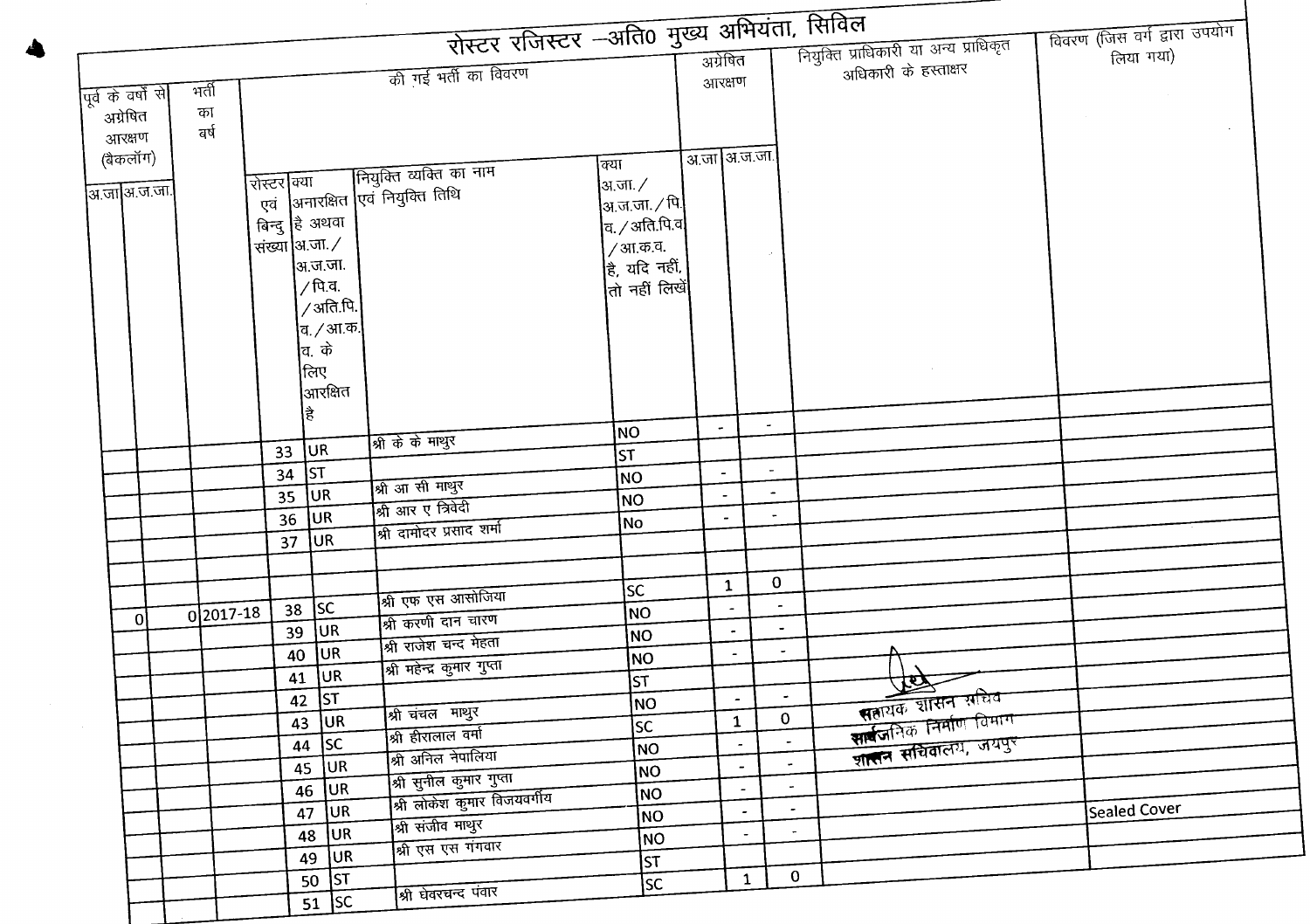|                    |       |           |             |                    | रोस्टर रजिस्टर –अति0 मुख्य अभियंता, सिविल |                                                   |                          |                                |                                       |                              |  |
|--------------------|-------|-----------|-------------|--------------------|-------------------------------------------|---------------------------------------------------|--------------------------|--------------------------------|---------------------------------------|------------------------------|--|
|                    |       |           |             |                    |                                           |                                                   | अग्रेषित                 |                                | नियुक्ति प्राधिकारी या अन्य प्राधिकृत | विवरण (जिस वर्ग द्वारा उपयोग |  |
|                    |       |           |             |                    | की गई भर्ती का विवरण                      |                                                   | आरक्षण                   |                                | अधिकारी के हस्ताक्षर                  | लिया गया)                    |  |
| पूर्व के वर्षों से | मर्ती |           |             |                    |                                           |                                                   |                          |                                |                                       |                              |  |
| अग्रेषित           | का    | बर्ष      |             |                    |                                           |                                                   |                          |                                |                                       |                              |  |
| आरक्षण             |       |           |             |                    |                                           |                                                   |                          |                                |                                       |                              |  |
| (बैकलॉग)           |       |           |             |                    | नियुक्ति व्यक्ति का नाम                   | क्या                                              | अ.जा अ.ज.जा.             |                                |                                       |                              |  |
| अ.जा अ.ज.जा.       |       |           | रोस्टर क्या |                    | अनारक्षित एवं नियुक्ति तिथि               | अ.जा. $\angle$                                    |                          |                                |                                       |                              |  |
|                    |       |           | एवं         | बिन्दु हि अथवा     |                                           | अ.ज.जा. ⁄ पि.                                     |                          |                                |                                       |                              |  |
|                    |       |           |             | संख्या आ.जा. /     |                                           | व. $\mathcal{A}$ अति.पि.व $ $                     |                          |                                |                                       |                              |  |
|                    |       |           |             | अ.ज.जा.            |                                           | / आ.क.व.                                          |                          |                                |                                       |                              |  |
|                    |       |           |             | /पि.व.             |                                           | है, यदि नहीं,<br>$\left $ तो नहीं लिखें $\right $ |                          |                                |                                       |                              |  |
|                    |       |           |             | /अति.पि.           |                                           |                                                   |                          |                                |                                       |                              |  |
|                    |       |           |             | व. <i>/</i> आ.क.   |                                           |                                                   |                          |                                |                                       |                              |  |
|                    |       |           |             | व. के              |                                           |                                                   |                          |                                |                                       |                              |  |
|                    |       |           |             | लिए                |                                           |                                                   |                          |                                |                                       |                              |  |
|                    |       |           |             | आरक्षित            |                                           |                                                   |                          |                                |                                       |                              |  |
|                    |       |           |             | ∣है                |                                           |                                                   |                          |                                |                                       |                              |  |
|                    |       |           |             |                    |                                           |                                                   |                          |                                |                                       |                              |  |
|                    |       |           |             |                    |                                           |                                                   |                          | $\overline{\phantom{a}}$       |                                       |                              |  |
|                    |       |           | 52          | UR                 | श्री एस पी शर्मा                          | NO                                                |                          | $\hat{\phantom{a}}$            |                                       |                              |  |
| $\Omega$           |       | 0 2018-19 | 53          | <b>JUR</b>         | श्री एन के माथुर                          | NO                                                |                          | $\overline{\phantom{a}}$       |                                       |                              |  |
|                    |       |           | 54          | <b>JUR</b>         | श्री राजेश्वर राज माथुर                   | NO.                                               |                          |                                |                                       |                              |  |
|                    |       |           | 55          | <b>JUR</b>         | श्री राकेश चन्द माथुर                     | <b>NO</b>                                         | $\tilde{\phantom{a}}$    | $\overline{\phantom{a}}$       |                                       |                              |  |
|                    |       |           | 56          | <b>JUR</b>         | श्री अमित कक्कड                           | NO                                                | $\blacksquare$           | $\mathbf{0}$                   |                                       |                              |  |
|                    |       |           | 57          | SC                 | श्री बी एम लकवाल                          | <b>SC</b>                                         | $\mathbf{1}$             |                                |                                       |                              |  |
|                    |       |           |             | 58 JUR             | श्री संजीव माथुर                          | NO                                                |                          |                                |                                       |                              |  |
|                    |       |           | 59          | ST                 | श्री उत्तम कुमार                          | st                                                | $\mathbf{0}$             | $\mathbf{1}$<br>$\blacksquare$ |                                       |                              |  |
|                    |       |           | 60          | <b>JUR</b>         | श्री सुबेाध कुमार मलिक                    | NO                                                | $\overline{\phantom{a}}$ | $\overline{\phantom{a}}$       |                                       |                              |  |
|                    |       |           |             | $61$ UR            | श्री राकेश भण्डारी                        | <b>NO</b>                                         | $\overline{\phantom{a}}$ |                                | $\mathbf{A}$                          |                              |  |
|                    |       |           |             |                    |                                           |                                                   |                          |                                | Jel                                   |                              |  |
|                    |       |           |             |                    |                                           |                                                   |                          | $\blacksquare$                 | <u>सङ्घयक शासन अधिव</u>               |                              |  |
|                    |       |           | 62          | <b>JUR</b>         | श्री ताराचन्द गुप्ता                      | NO                                                | $\blacksquare$           | $\mathbf 0$                    | सार्वज <b>िल</b> निर्माण विभाग        |                              |  |
| -OI                |       | 0 2019-20 |             | $\overline{63}$ SC | श्री डूंगरराम मेघवाल                      | sc                                                | $\mathbf{1}$             | $\overline{\phantom{a}}$       | <u>शासनं सचिवालयं, जयप</u> ्र         |                              |  |
|                    |       |           |             | $64$ UR            | श्री सुनील जय सिंह                        | NO)                                               | $\overline{\phantom{a}}$ | $\blacksquare$                 |                                       |                              |  |
|                    |       |           |             | $65$ UR            | श्री मुकेश चन्द्र भाटी                    | NO.                                               | $\blacksquare$           | $\overline{\phantom{a}}$       |                                       |                              |  |
|                    |       |           |             | $66$ UR            | श्री सुधीर माथुर                          | NO                                                | $\blacksquare$           | $\mathbf{1}$                   |                                       |                              |  |
|                    |       |           |             | $67$ ST            | श्री मांगेलाल मीणा                        | sт                                                | $\mathbf{0}$             | $\bullet$                      |                                       |                              |  |
|                    |       |           |             | $68$ UR            | श्री संजय भार्गव                          | NO                                                |                          |                                |                                       |                              |  |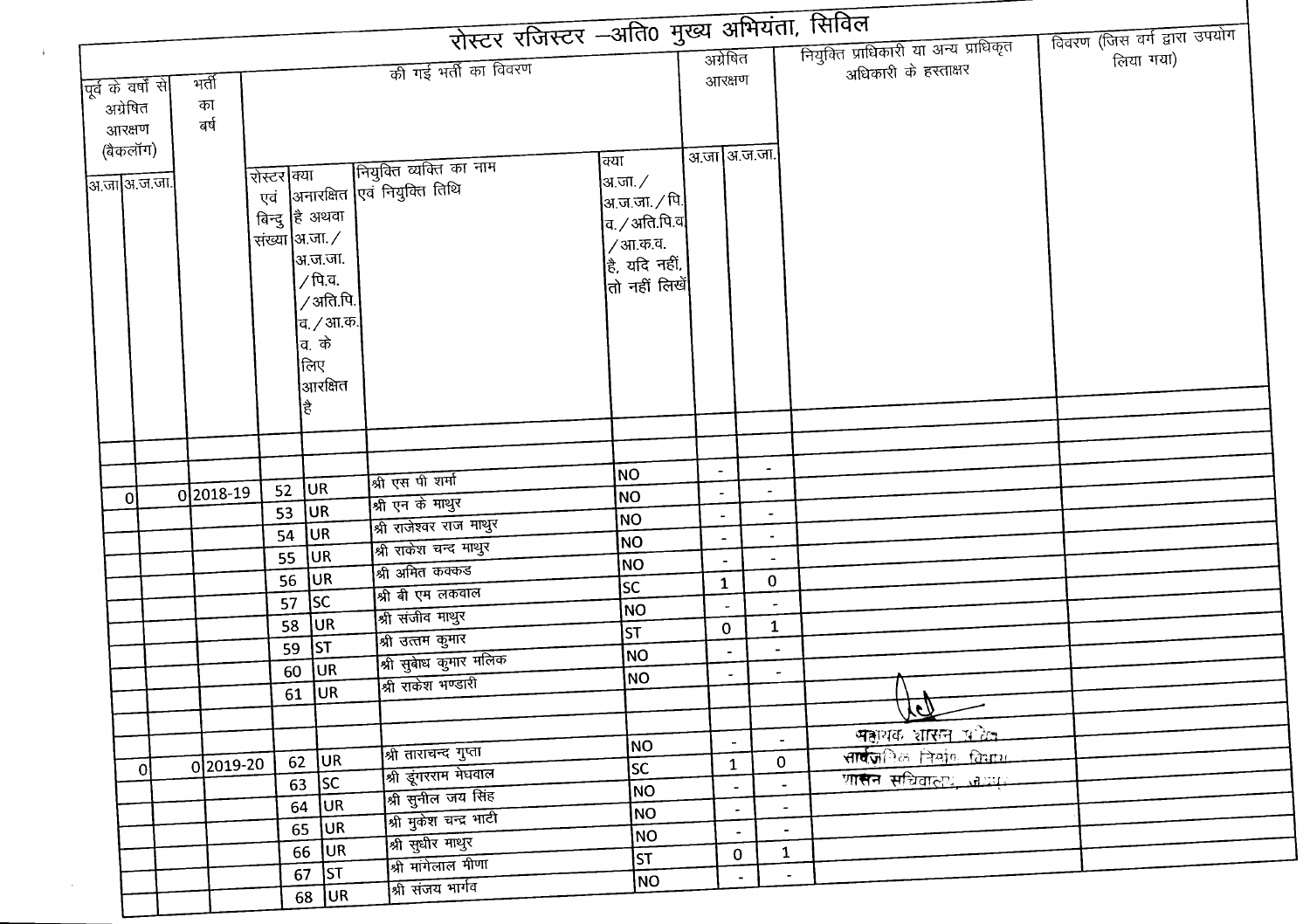| रोस्टर रजिस्टर -अति0 मुख्य अभियंता, सिविल<br>नियुक्ति प्राधिकारी या अन्य प्राधिकृत<br>अग्रेषित<br>लिया गया)<br>की गई भर्ती का विवरण<br>अधिकारी के हस्ताक्षर<br>आरक्षण<br>मर्ती<br>पूर्व के वर्षों से<br>का<br>अग्रेषित<br>बर्ष<br>आरक्षण<br>(बैकलॉग)<br>अ.जा अ.ज.जा.<br>क्या<br>रोस्टर क्या कियुक्ति व्यक्ति का नाम<br>एवं अनारक्षित एवं नियुक्ति तिथि<br>रोस्टर क्या<br>अ.जा. $\angle$<br>अ.जा अ.ज.जा.<br>!अ.ज.जा. ∕ पि. <br>बिन्दु हि अथवा<br>$ $ व / अति.पि.व<br>संख्या अ.जा./<br>/आ.क.व.<br>अ.ज.जा.<br>है, यदि नहीं,<br>/पि.व.<br>तो नहीं लिखें<br>/अति.पि.<br> त. <i>/</i> आ.क.<br> व. के<br>लिए<br>आरक्षित<br>है<br>$\mathbf 0$<br>$\mathbf{1}$<br>SC<br>श्री सुरेश कुमार बैरवा<br>$69$ SC<br>$\blacksquare$<br>NO<br>श्री सुनील सक्सेना<br>JUR<br>70<br>NO <sub></sub><br>श्री विनोद कुमार सिंह<br><b>JUR</b><br>71<br>$\bullet$<br> NO<br>$\blacksquare$<br>श्री सुधीर गर्ग<br><b>JUR</b><br>72<br>$\overline{\phantom{a}}$<br>$\blacksquare$<br> NO<br>श्री संजय सक्सेना<br><b>JUR</b><br>73<br>$\blacksquare$<br>NO<br>$\overline{\phantom{a}}$<br>श्री अविनाश शर्मा<br>74 UR<br> ST<br>$75$ ST<br>$\bf{0}$<br>$\mathbf{1}$<br><b>SC</b><br>श्री बाबूलाल बैरवा<br>$76$ SC<br>$\blacksquare$<br>$\overline{\phantom{a}}$<br> NO<br>श्री विकास दीक्षित<br>lur<br>77<br>$\overline{\phantom{a}}$<br> NO<br>श्री सतीश चन्द्र अग्रवाल<br>78 UR<br>0 2020-21<br>NO<br>-ol<br>$\overline{\Delta\alpha}$<br>श्री दिनेश कुमार अग्रवाल<br>रू<br>79 JUR<br>$\bullet$<br>$\blacksquare$<br> NO<br>जकायक शासन प्रकेश<br>श्री मनवर अली<br>$80$ UR<br>$\sim$<br>सार्वज <b>ि</b> ं निर्णल विभाग<br>NO<br>$\mathbf{0}$<br>$81$ UR<br>$\mathbf{1}$<br>जासन सचिवाला, जयपुर<br><b>SC</b><br>श्री जसवंत लाल खत्री<br>$82$ SC<br>$\sim$<br>NO<br>$\mathbf{1}$<br>83 UR<br>$\mathbf{0}$<br> ST<br>श्री रामहेत मीणा<br>$84$ ST<br>$\bullet$ .<br>$\bullet$<br><b>NO</b><br>$85$ UR<br>$\sim$<br>$\blacksquare$<br> NO<br>$86$ UR<br>$\tilde{\phantom{a}}$<br>$\omega$<br> NO<br>$87$ UR |  |  |  |  |  | विवरण (जिस वर्ग द्वारा उपयोग |
|---------------------------------------------------------------------------------------------------------------------------------------------------------------------------------------------------------------------------------------------------------------------------------------------------------------------------------------------------------------------------------------------------------------------------------------------------------------------------------------------------------------------------------------------------------------------------------------------------------------------------------------------------------------------------------------------------------------------------------------------------------------------------------------------------------------------------------------------------------------------------------------------------------------------------------------------------------------------------------------------------------------------------------------------------------------------------------------------------------------------------------------------------------------------------------------------------------------------------------------------------------------------------------------------------------------------------------------------------------------------------------------------------------------------------------------------------------------------------------------------------------------------------------------------------------------------------------------------------------------------------------------------------------------------------------------------------------------------------------------------------------------------------------------------------------------------------------------------------------------------------------------------------------------------------------------------------------------------------|--|--|--|--|--|------------------------------|
|                                                                                                                                                                                                                                                                                                                                                                                                                                                                                                                                                                                                                                                                                                                                                                                                                                                                                                                                                                                                                                                                                                                                                                                                                                                                                                                                                                                                                                                                                                                                                                                                                                                                                                                                                                                                                                                                                                                                                                           |  |  |  |  |  |                              |
|                                                                                                                                                                                                                                                                                                                                                                                                                                                                                                                                                                                                                                                                                                                                                                                                                                                                                                                                                                                                                                                                                                                                                                                                                                                                                                                                                                                                                                                                                                                                                                                                                                                                                                                                                                                                                                                                                                                                                                           |  |  |  |  |  |                              |
|                                                                                                                                                                                                                                                                                                                                                                                                                                                                                                                                                                                                                                                                                                                                                                                                                                                                                                                                                                                                                                                                                                                                                                                                                                                                                                                                                                                                                                                                                                                                                                                                                                                                                                                                                                                                                                                                                                                                                                           |  |  |  |  |  |                              |
|                                                                                                                                                                                                                                                                                                                                                                                                                                                                                                                                                                                                                                                                                                                                                                                                                                                                                                                                                                                                                                                                                                                                                                                                                                                                                                                                                                                                                                                                                                                                                                                                                                                                                                                                                                                                                                                                                                                                                                           |  |  |  |  |  |                              |
|                                                                                                                                                                                                                                                                                                                                                                                                                                                                                                                                                                                                                                                                                                                                                                                                                                                                                                                                                                                                                                                                                                                                                                                                                                                                                                                                                                                                                                                                                                                                                                                                                                                                                                                                                                                                                                                                                                                                                                           |  |  |  |  |  |                              |
|                                                                                                                                                                                                                                                                                                                                                                                                                                                                                                                                                                                                                                                                                                                                                                                                                                                                                                                                                                                                                                                                                                                                                                                                                                                                                                                                                                                                                                                                                                                                                                                                                                                                                                                                                                                                                                                                                                                                                                           |  |  |  |  |  |                              |
|                                                                                                                                                                                                                                                                                                                                                                                                                                                                                                                                                                                                                                                                                                                                                                                                                                                                                                                                                                                                                                                                                                                                                                                                                                                                                                                                                                                                                                                                                                                                                                                                                                                                                                                                                                                                                                                                                                                                                                           |  |  |  |  |  |                              |
|                                                                                                                                                                                                                                                                                                                                                                                                                                                                                                                                                                                                                                                                                                                                                                                                                                                                                                                                                                                                                                                                                                                                                                                                                                                                                                                                                                                                                                                                                                                                                                                                                                                                                                                                                                                                                                                                                                                                                                           |  |  |  |  |  |                              |
|                                                                                                                                                                                                                                                                                                                                                                                                                                                                                                                                                                                                                                                                                                                                                                                                                                                                                                                                                                                                                                                                                                                                                                                                                                                                                                                                                                                                                                                                                                                                                                                                                                                                                                                                                                                                                                                                                                                                                                           |  |  |  |  |  |                              |
|                                                                                                                                                                                                                                                                                                                                                                                                                                                                                                                                                                                                                                                                                                                                                                                                                                                                                                                                                                                                                                                                                                                                                                                                                                                                                                                                                                                                                                                                                                                                                                                                                                                                                                                                                                                                                                                                                                                                                                           |  |  |  |  |  |                              |
|                                                                                                                                                                                                                                                                                                                                                                                                                                                                                                                                                                                                                                                                                                                                                                                                                                                                                                                                                                                                                                                                                                                                                                                                                                                                                                                                                                                                                                                                                                                                                                                                                                                                                                                                                                                                                                                                                                                                                                           |  |  |  |  |  |                              |
|                                                                                                                                                                                                                                                                                                                                                                                                                                                                                                                                                                                                                                                                                                                                                                                                                                                                                                                                                                                                                                                                                                                                                                                                                                                                                                                                                                                                                                                                                                                                                                                                                                                                                                                                                                                                                                                                                                                                                                           |  |  |  |  |  |                              |
|                                                                                                                                                                                                                                                                                                                                                                                                                                                                                                                                                                                                                                                                                                                                                                                                                                                                                                                                                                                                                                                                                                                                                                                                                                                                                                                                                                                                                                                                                                                                                                                                                                                                                                                                                                                                                                                                                                                                                                           |  |  |  |  |  |                              |
|                                                                                                                                                                                                                                                                                                                                                                                                                                                                                                                                                                                                                                                                                                                                                                                                                                                                                                                                                                                                                                                                                                                                                                                                                                                                                                                                                                                                                                                                                                                                                                                                                                                                                                                                                                                                                                                                                                                                                                           |  |  |  |  |  |                              |
|                                                                                                                                                                                                                                                                                                                                                                                                                                                                                                                                                                                                                                                                                                                                                                                                                                                                                                                                                                                                                                                                                                                                                                                                                                                                                                                                                                                                                                                                                                                                                                                                                                                                                                                                                                                                                                                                                                                                                                           |  |  |  |  |  |                              |
|                                                                                                                                                                                                                                                                                                                                                                                                                                                                                                                                                                                                                                                                                                                                                                                                                                                                                                                                                                                                                                                                                                                                                                                                                                                                                                                                                                                                                                                                                                                                                                                                                                                                                                                                                                                                                                                                                                                                                                           |  |  |  |  |  |                              |
|                                                                                                                                                                                                                                                                                                                                                                                                                                                                                                                                                                                                                                                                                                                                                                                                                                                                                                                                                                                                                                                                                                                                                                                                                                                                                                                                                                                                                                                                                                                                                                                                                                                                                                                                                                                                                                                                                                                                                                           |  |  |  |  |  |                              |
|                                                                                                                                                                                                                                                                                                                                                                                                                                                                                                                                                                                                                                                                                                                                                                                                                                                                                                                                                                                                                                                                                                                                                                                                                                                                                                                                                                                                                                                                                                                                                                                                                                                                                                                                                                                                                                                                                                                                                                           |  |  |  |  |  |                              |
|                                                                                                                                                                                                                                                                                                                                                                                                                                                                                                                                                                                                                                                                                                                                                                                                                                                                                                                                                                                                                                                                                                                                                                                                                                                                                                                                                                                                                                                                                                                                                                                                                                                                                                                                                                                                                                                                                                                                                                           |  |  |  |  |  |                              |
|                                                                                                                                                                                                                                                                                                                                                                                                                                                                                                                                                                                                                                                                                                                                                                                                                                                                                                                                                                                                                                                                                                                                                                                                                                                                                                                                                                                                                                                                                                                                                                                                                                                                                                                                                                                                                                                                                                                                                                           |  |  |  |  |  |                              |
|                                                                                                                                                                                                                                                                                                                                                                                                                                                                                                                                                                                                                                                                                                                                                                                                                                                                                                                                                                                                                                                                                                                                                                                                                                                                                                                                                                                                                                                                                                                                                                                                                                                                                                                                                                                                                                                                                                                                                                           |  |  |  |  |  |                              |
|                                                                                                                                                                                                                                                                                                                                                                                                                                                                                                                                                                                                                                                                                                                                                                                                                                                                                                                                                                                                                                                                                                                                                                                                                                                                                                                                                                                                                                                                                                                                                                                                                                                                                                                                                                                                                                                                                                                                                                           |  |  |  |  |  |                              |
|                                                                                                                                                                                                                                                                                                                                                                                                                                                                                                                                                                                                                                                                                                                                                                                                                                                                                                                                                                                                                                                                                                                                                                                                                                                                                                                                                                                                                                                                                                                                                                                                                                                                                                                                                                                                                                                                                                                                                                           |  |  |  |  |  |                              |
|                                                                                                                                                                                                                                                                                                                                                                                                                                                                                                                                                                                                                                                                                                                                                                                                                                                                                                                                                                                                                                                                                                                                                                                                                                                                                                                                                                                                                                                                                                                                                                                                                                                                                                                                                                                                                                                                                                                                                                           |  |  |  |  |  |                              |
|                                                                                                                                                                                                                                                                                                                                                                                                                                                                                                                                                                                                                                                                                                                                                                                                                                                                                                                                                                                                                                                                                                                                                                                                                                                                                                                                                                                                                                                                                                                                                                                                                                                                                                                                                                                                                                                                                                                                                                           |  |  |  |  |  |                              |
|                                                                                                                                                                                                                                                                                                                                                                                                                                                                                                                                                                                                                                                                                                                                                                                                                                                                                                                                                                                                                                                                                                                                                                                                                                                                                                                                                                                                                                                                                                                                                                                                                                                                                                                                                                                                                                                                                                                                                                           |  |  |  |  |  |                              |
|                                                                                                                                                                                                                                                                                                                                                                                                                                                                                                                                                                                                                                                                                                                                                                                                                                                                                                                                                                                                                                                                                                                                                                                                                                                                                                                                                                                                                                                                                                                                                                                                                                                                                                                                                                                                                                                                                                                                                                           |  |  |  |  |  |                              |
|                                                                                                                                                                                                                                                                                                                                                                                                                                                                                                                                                                                                                                                                                                                                                                                                                                                                                                                                                                                                                                                                                                                                                                                                                                                                                                                                                                                                                                                                                                                                                                                                                                                                                                                                                                                                                                                                                                                                                                           |  |  |  |  |  |                              |
|                                                                                                                                                                                                                                                                                                                                                                                                                                                                                                                                                                                                                                                                                                                                                                                                                                                                                                                                                                                                                                                                                                                                                                                                                                                                                                                                                                                                                                                                                                                                                                                                                                                                                                                                                                                                                                                                                                                                                                           |  |  |  |  |  |                              |
|                                                                                                                                                                                                                                                                                                                                                                                                                                                                                                                                                                                                                                                                                                                                                                                                                                                                                                                                                                                                                                                                                                                                                                                                                                                                                                                                                                                                                                                                                                                                                                                                                                                                                                                                                                                                                                                                                                                                                                           |  |  |  |  |  |                              |
|                                                                                                                                                                                                                                                                                                                                                                                                                                                                                                                                                                                                                                                                                                                                                                                                                                                                                                                                                                                                                                                                                                                                                                                                                                                                                                                                                                                                                                                                                                                                                                                                                                                                                                                                                                                                                                                                                                                                                                           |  |  |  |  |  |                              |
|                                                                                                                                                                                                                                                                                                                                                                                                                                                                                                                                                                                                                                                                                                                                                                                                                                                                                                                                                                                                                                                                                                                                                                                                                                                                                                                                                                                                                                                                                                                                                                                                                                                                                                                                                                                                                                                                                                                                                                           |  |  |  |  |  |                              |
|                                                                                                                                                                                                                                                                                                                                                                                                                                                                                                                                                                                                                                                                                                                                                                                                                                                                                                                                                                                                                                                                                                                                                                                                                                                                                                                                                                                                                                                                                                                                                                                                                                                                                                                                                                                                                                                                                                                                                                           |  |  |  |  |  |                              |
|                                                                                                                                                                                                                                                                                                                                                                                                                                                                                                                                                                                                                                                                                                                                                                                                                                                                                                                                                                                                                                                                                                                                                                                                                                                                                                                                                                                                                                                                                                                                                                                                                                                                                                                                                                                                                                                                                                                                                                           |  |  |  |  |  |                              |
|                                                                                                                                                                                                                                                                                                                                                                                                                                                                                                                                                                                                                                                                                                                                                                                                                                                                                                                                                                                                                                                                                                                                                                                                                                                                                                                                                                                                                                                                                                                                                                                                                                                                                                                                                                                                                                                                                                                                                                           |  |  |  |  |  |                              |
|                                                                                                                                                                                                                                                                                                                                                                                                                                                                                                                                                                                                                                                                                                                                                                                                                                                                                                                                                                                                                                                                                                                                                                                                                                                                                                                                                                                                                                                                                                                                                                                                                                                                                                                                                                                                                                                                                                                                                                           |  |  |  |  |  |                              |
|                                                                                                                                                                                                                                                                                                                                                                                                                                                                                                                                                                                                                                                                                                                                                                                                                                                                                                                                                                                                                                                                                                                                                                                                                                                                                                                                                                                                                                                                                                                                                                                                                                                                                                                                                                                                                                                                                                                                                                           |  |  |  |  |  |                              |
|                                                                                                                                                                                                                                                                                                                                                                                                                                                                                                                                                                                                                                                                                                                                                                                                                                                                                                                                                                                                                                                                                                                                                                                                                                                                                                                                                                                                                                                                                                                                                                                                                                                                                                                                                                                                                                                                                                                                                                           |  |  |  |  |  |                              |
|                                                                                                                                                                                                                                                                                                                                                                                                                                                                                                                                                                                                                                                                                                                                                                                                                                                                                                                                                                                                                                                                                                                                                                                                                                                                                                                                                                                                                                                                                                                                                                                                                                                                                                                                                                                                                                                                                                                                                                           |  |  |  |  |  |                              |
|                                                                                                                                                                                                                                                                                                                                                                                                                                                                                                                                                                                                                                                                                                                                                                                                                                                                                                                                                                                                                                                                                                                                                                                                                                                                                                                                                                                                                                                                                                                                                                                                                                                                                                                                                                                                                                                                                                                                                                           |  |  |  |  |  |                              |